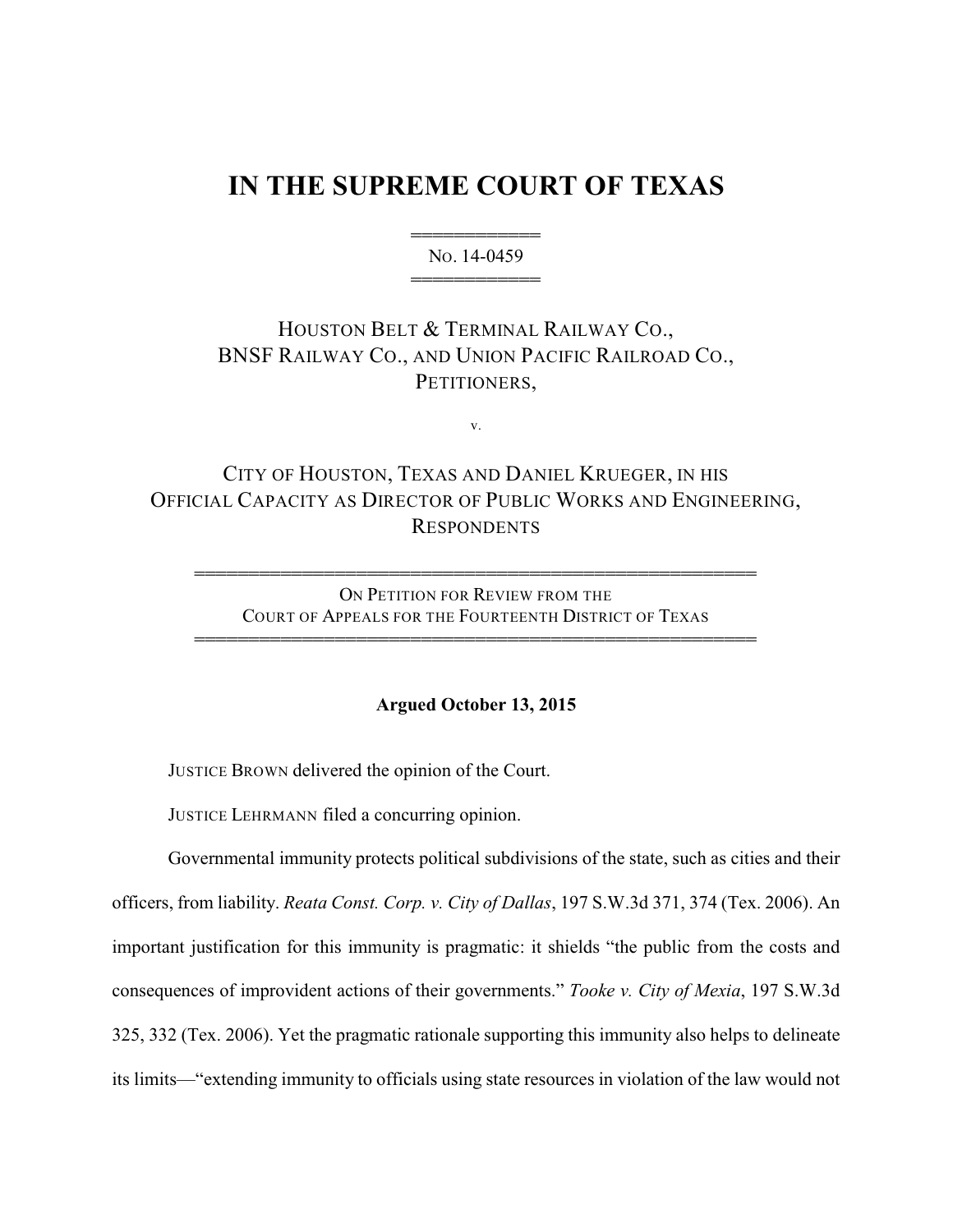be an efficient way of ensuring those resources are spent as intended." *City of El Paso v. Heinrich*, 284 S.W.3d 366, 372 (Tex. 2009). Thus, this Court has long recognized that governmental immunity does not bar claims alleging that a government officer acted *ultra vires*, or without legal authority, in carrying out his duties. *Id.* at 371–72.

This case concerns the breadth of this *ultra vires* doctrine.<sup>1</sup> Specifically, it presents the question of whether a suit complaining "of a government officer's exercise of [limited] discretion" by alleging "that the officer acted without legal authority" is a viable *ultra vires* claim. *See Heinrich*, 284 S.W.3d at 372. We conclude that it is. Although governmental immunity justifiably provides broad protection to the government and its agents, it does not protect *every* act by a government officer that requires some exercise of judgment—a government officer with some discretion to interpret and apply a law may nonetheless act "without legal authority," and thus *ultra vires*, if he exceeds the bounds of his granted authority or if his acts conflict with the law itself. To the extent that the court of appeals held differently, we reverse that part of its judgment and remand this case to the trial court for further proceedings consistent with this opinion.

**I**

In 2011, the City of Houston enacted a drainage-fee ordinance, which was proposed as a "pay-as-you-go" system to improve the city's drainage. *See* HOUSTON, TEX., CODE OF ORDINANCES

<sup>&</sup>lt;sup>1</sup> We have often referred to the *ultra vires* doctrine as an exception to governmental and sovereign immunity, and we continue to do so today. However, some clarification is warranted. Our usage should not be read to imply that governmental immunity applies and that *ultra vires* is then an exception to that application; rather, when a governmental officer is sued for allegedly *ultra vires* acts, governmental immunity does not apply from the outset. Thus, our *ultra vires* cases do not run afoul of our long-standing recognition that "it is the Legislature's sole province to waive or abrogate sovereign immunity." *See Tex. Nat. Res. Conservation Comm'n v. IT-Davy*, 74 S.W.3d 849, 853 (Tex. 2002) (quoting *Fed. Sign v. Tex. S. Univ.*, 951 S.W.2d 401, 409 (Tex. 1997)) (internal quotation marks omitted).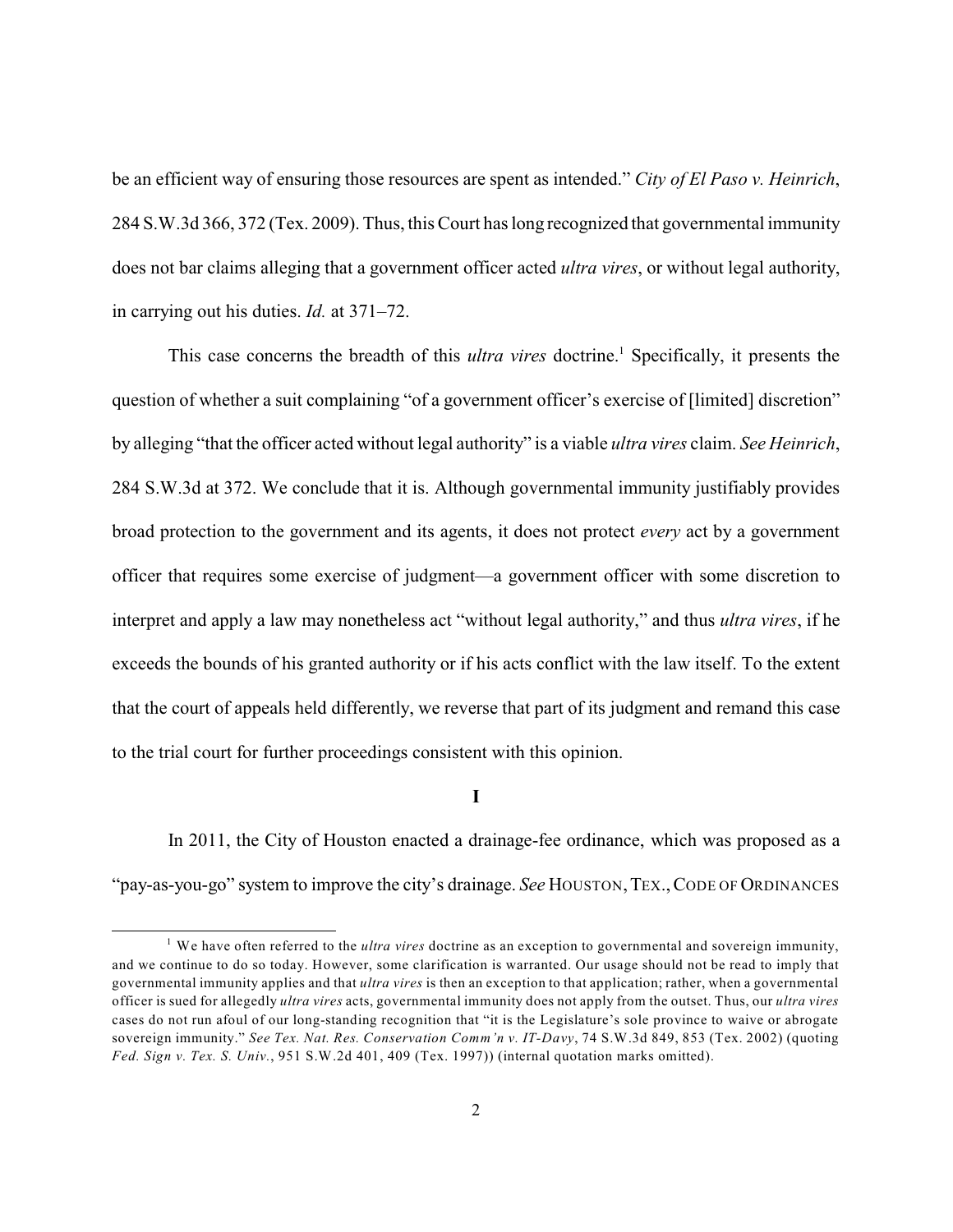ch. 47, art. XIV (2011).<sup>2</sup> Under the ordinance, drainage charges are imposed on properties within the city to "recover the city's cost in furnishing drainage for any benefitted property and the cost of funding future drainage system improvements," and anymonies collected are to be used exclusively for "expenses associated with the cost of service to provide drainage services within the service area." *Id.* §§ 47-802, 47-821. Such charges are calculated based on a specified rate per "square [foot] of impervious surface on each benefitted property." *Id.* § 47-822(c).

The ordinance gives the city's Director of Public Works and Engineering—in this case, Daniel Krueger—authority to administer its provisions, subject to the terms of the ordinance itself. *Id.* §§ 47-805, 47-824 (the director "shall be responsible for the administration of this article including, but not limited to, enacting any procedures or policies necessary for the administration of the drainage system and the drainage charges . . . subject to the provisions of this article" and "shall establish and implement a system of verification and correction of drainage charges for each property subject to the drainage charges."). However, the ordinance also provides guidance as to the scope and limits of Krueger's authority. As is especially relevant here, it provides definitions for both "benefitted property" and "impervious surface":

*Benefitted property* means a lot or tract to which drainage service is made available under this article and which discharges into a street, creek, river, slough, bayou, culvert, conduit, inlet, or other channel that forms part of the city drainage utility system.

 $^2$  After the court of appeals issued its decision in this case, the Houston city council amended the ordinance. The city argues that we should consider the amended ordinance in construing Krueger's authority as it relates to determining which properties are "benefitted" and which surfaces are "impervious." However, the amendments in question change rather than clarify Krueger's authority. The city cites no authority tending to show why we should consider the amendments. Thus, we construe the ordinance as it read when Krueger proposed the drainage charges at issue and do not consult the recent amendments to clarify the ordinance's original language. *See Tijerina v. City of Tyler*, 846 S.W.2d 825, 827–28 (Tex. 1992) (courts can consider later-adopted amendments if they clarify but do not change the law).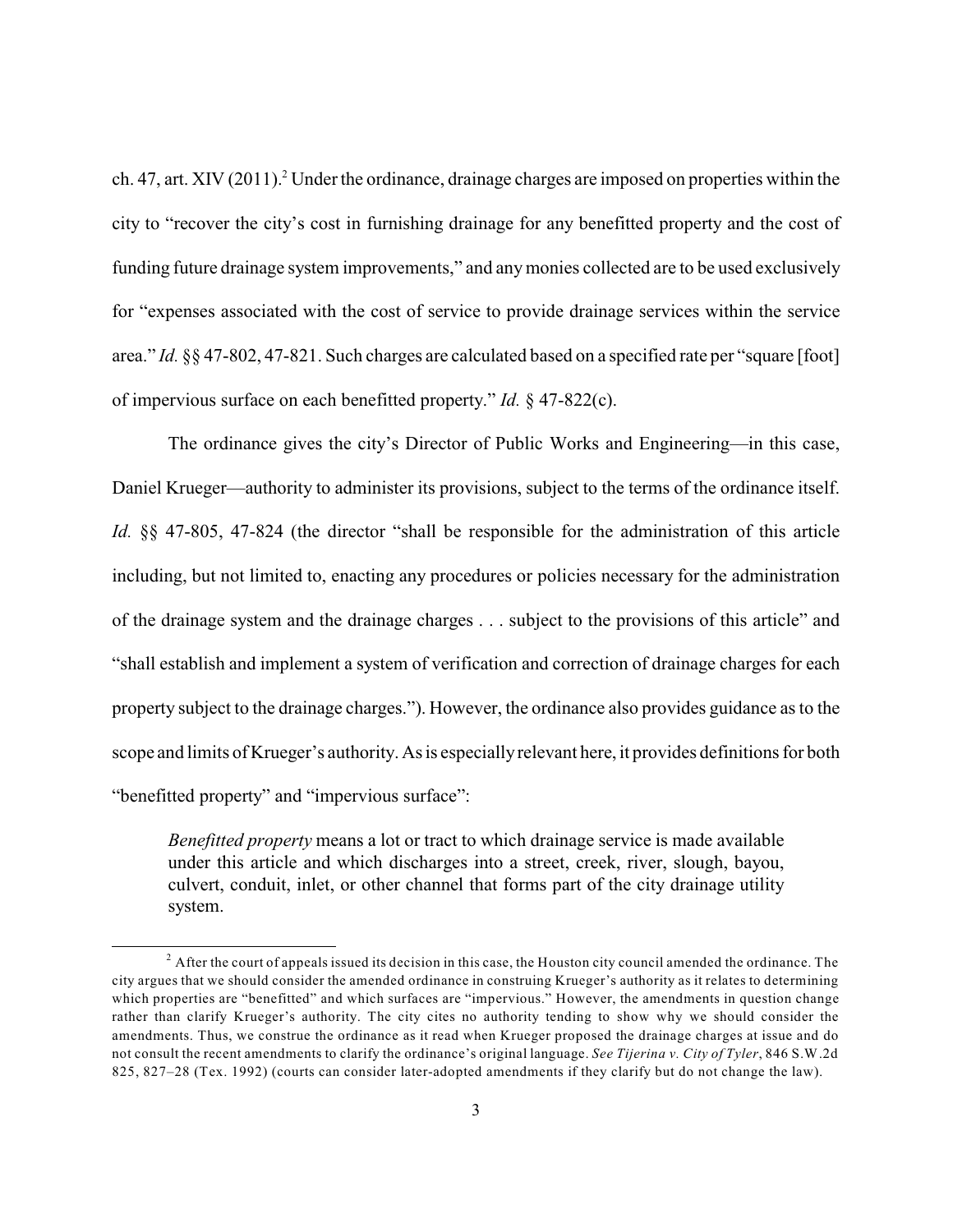*Impervious surface* means any area that has been compacted or covered such that it does not readily absorb water or does not allow water to percolate through to undisturbed underlying soil strata. Surface materials considered impervious shall include, but not be limited to, bricks, pavers, concrete, asphalt, compacted oil-dirt, compacted or decomposed shale, oyster shell, gravel, or granite, and other similar materials. Surface features utilizing such materials and considered impervious shall include, but not be limited to, decks, foundations . . . , building roofs, parking and driveway areas, sidewalks, compacted or rolled areas, paved recreation areas, swimming pools, and other features or surfaces that are built or laid on the surface of the land and have the effect of increasing, concentrating, or otherwise altering water runoff so that flows are not readily absorbed.

 *. . .* 

*Id.* § 47-802. As to "impervious surface," the ordinance additionally provides that the "area of impervious surface on each benefitted property shall be determined on the basis of digital map data associated with tax plats and assessment rolls or other similar reliable data as shall be determined by the director." *Id.* § 47-822(d).

Shortly after the ordinance was enacted, petitioners Houston Belt  $&$  Terminal Railway, BNSF Railway, and Union Pacific Railway (collectively, the "railroads") received notices of proposed charges for their properties in Houston. The charges, proposed by Krueger, were about \$3 million annually based on Krueger's determination that all of the railroads' properties within Houston were "benefitted" and that the surfaces of nearly all of those properties were also "impervious." As to "impervious surface," Krueger made his determination based upon aerial images—looking to see if the properties appeared green or brown—rather than digital map data. Generally, under this method, if the property appeared brown, Krueger determined it was impervious; if it appeared green, he determined it was pervious. Using this brown-or-green method, Krueger determined that about 93 million square feet of the railroads' properties were impervious. On the other hand, the railroads'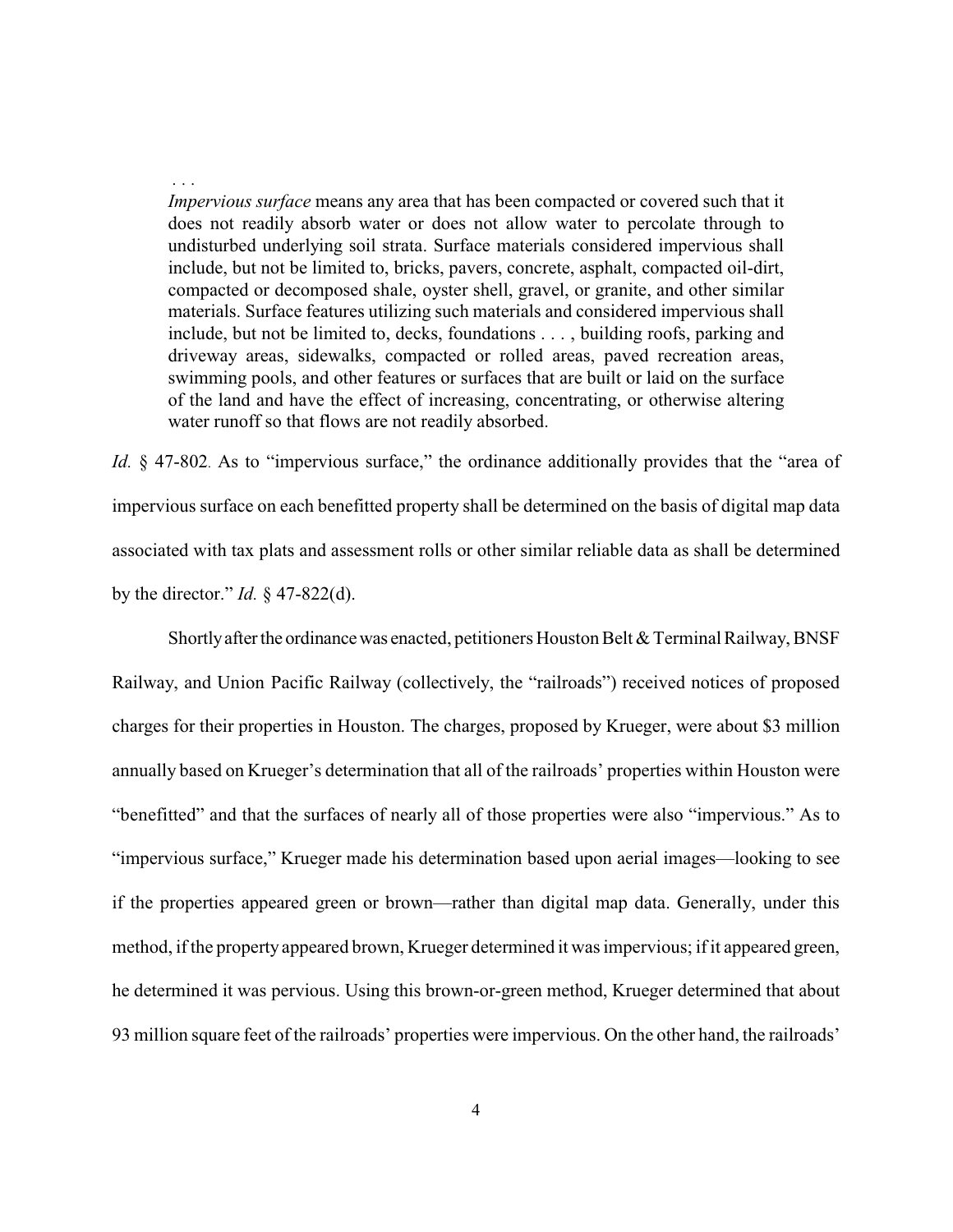have pointed out that Houston's digital map data shows that only 72,364 square feet of the railroads' properties were impervious. It follows that the use of digital map data would have yielded significantly lower charges on the railroads' properties.

Pursuant to the ordinance, after receiving the notice of proposed charges, the railroads submitted requests for verification and correction of Krueger's proposed charges, contending Krueger had improperly proposed charges on properties that were not benefitted and on surfaces that were not impervious. After a hearing panel upheld Krueger's decision, the railroads filed suit against the city and Krueger in his official capacity,<sup>3</sup> alleging *ultra vires* claims against Krueger and seeking prospective injunctive relief. The city filed a plea to the jurisdiction as to the railroads' *ultra vires* <sup>4</sup> claims based on governmental immunity. Without holding an evidentiary hearing, the trial court sustained the city's plea. The railroads moved for clarification of the court's order and sought an opportunity to amend. The trial court denied their motion.

The railroads filed an interlocutoryappeal. The court of appeals examined the two *ultra vires* questions: whether Krueger acted outside his authority by (1) determining that certain properties were benefitted and thus subject to drainage charges and (2) determining that the railroads should pay roughly \$3 million based on their benefitted properties' impervious surface area. *Houston Belt & Terminal Ry. v. City of Houston*, 424 S.W.3d 663, 667–68 (Tex. App.—Houston [14th Dist.] 2014). The court of appeals affirmed in part and reversed in part, concluding that the railroads

 $3$  This opinion refers to "the city" when referring to arguments made by the city on Krueger's behalf.

*See Heinrich*, 284 S.W.3d at 373, 376 ("Even if [an *ultra vires*] claim may be brought, the remedy may 4 implicate immunity. . . . [Generally],"a claimant who successfully proves an *ultra vires* claim is entitled to prospective injunctive relief, as measured from the date of injunction.").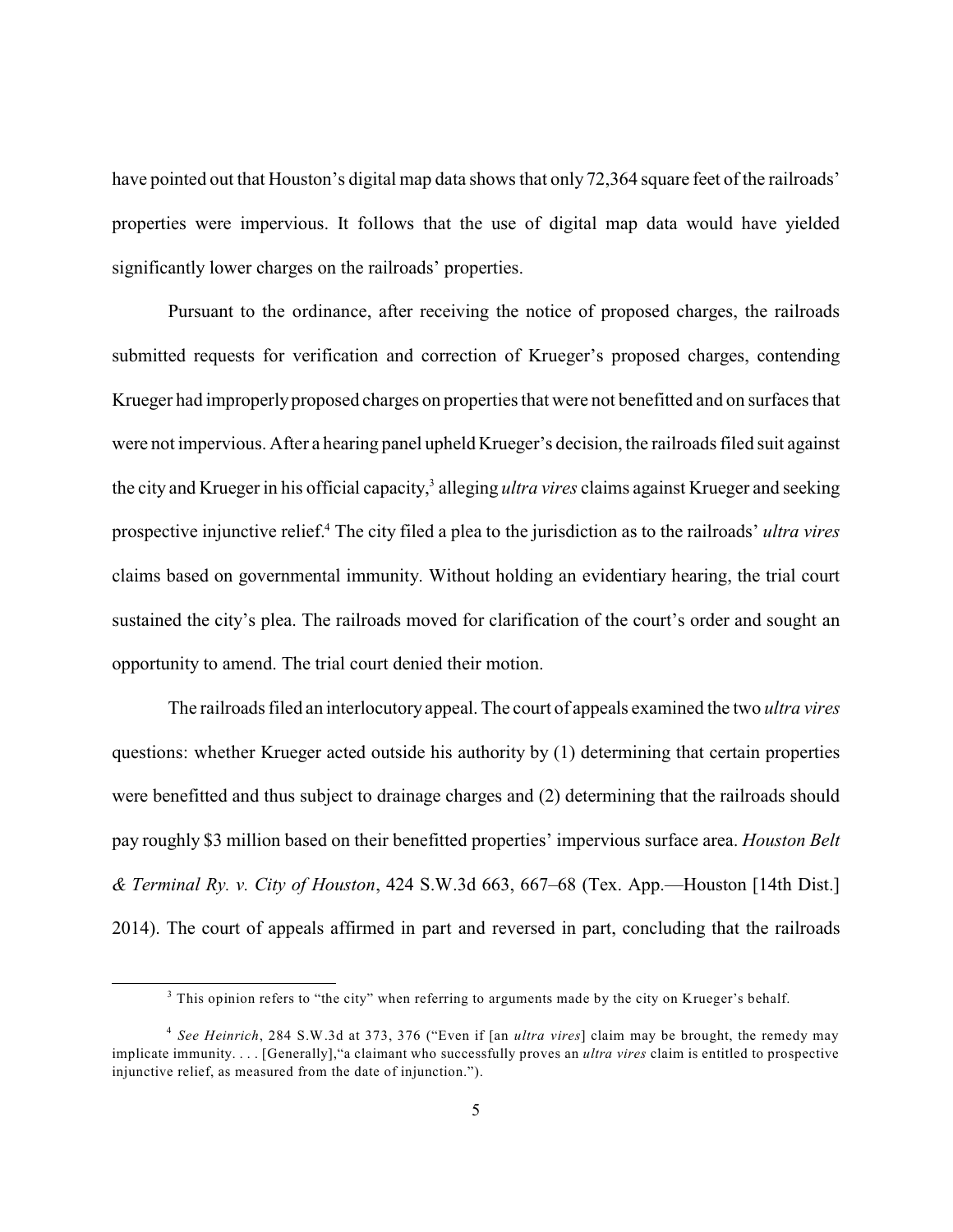pleaded a viable *ultra vires* claim challenging Krueger's determination that their properties were benefitted, but that they had not pleaded a viable *ultra vires* claim contesting Krueger's determination that the railroads' properties were impervious.*Id.* at 673. As to its second holding, the court reasoned that because "the enacting body intended to grant [Krueger] the ability to exercise his discretion," the railroads' allegations regarding imperviousness did not fall within the *ultra vires* exception and were barred. *Id.* at 672. The parties cross-appealed, and we granted review to determine whether Krueger's actions were *ultra vires* under *Heinrich* and its progeny. 5

**II**

Generally, "immunity from suit implicates courts' subject-matter jurisdiction." *Rusk State Hosp. v. Black*, 392 S.W.3d 88, 91 (Tex. 2012). Thus, it "is properly asserted in a plea to the jurisdiction." *Tex. Dep't of Parks & Wildlife v. Miranda*, 133 S.W.3d 217, 226 (Tex. 2004). As subject-matter jurisdiction is a question of law, we review a trial court's ruling on a plea to the jurisdiction de novo. *Klumb v. Houston Mun. Emps. Pension Sys.*, 458 S.W.3d 1, 8 (Tex. 2015). "When a plea to the jurisdiction challenges the pleadings," as here, "we determine if the pleader has alleged facts that affirmatively demonstrate the court's jurisdiction to hearthe cause." *Heinrich*, 284 S.W.3d at 378 (internal quotation marks omitted). In doing so, we construe the pleadings liberally in the pleaders' favor and look to their intent. *Id.* Only if the pleadings affirmatively negate jurisdiction should the plea to the jurisdiction be granted without affording the plaintiffs an opportunity to replead. *Miranda*, 133 S.W.3d at 227.

 $5$  The railroads additionally argue that the city is not immune here because its operation of the drainage utility is a proprietary function. *See Tooke*, 197 S.W.3d at 343. However, given our resolution of the *ultra vires* issues, we need not address this argument.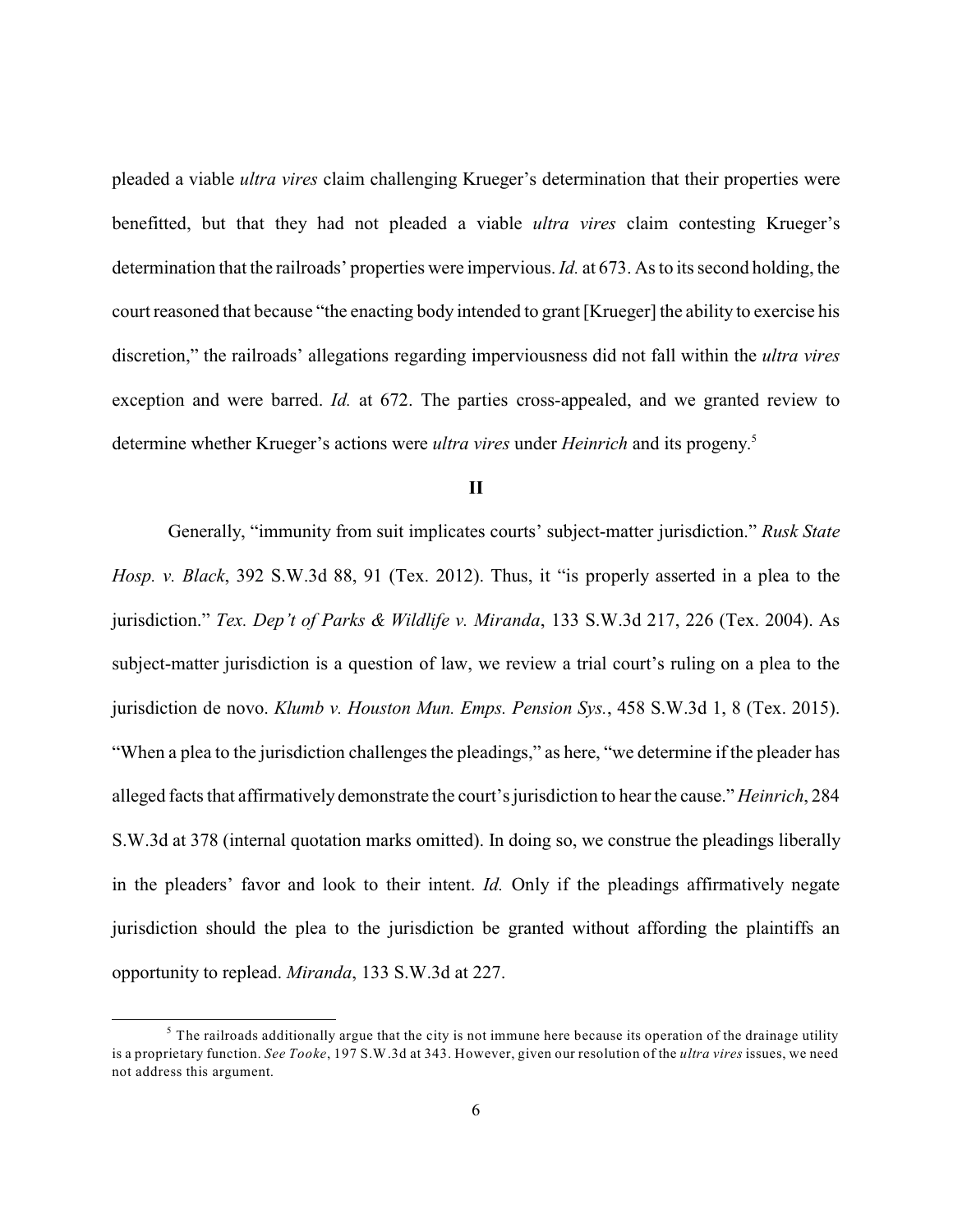#### **III**

The city contends that governmental immunity bars the railroads' claims because Krueger acted pursuant to the authority granted to him under the ordinance, and so the trial court properly granted the city's plea to the jurisdiction. The railroads argue their claims allege that Krueger's "benefitted property" and "impervious surface" determinations were made "without legal authority" under the ordinance and therefore are not barred by governmental immunity. While the parties disagree on the authority granted to Krueger under the ordinance, the resolution of their dispute hinges upon the meaning of our *ultra vires* jurisprudence.

As already noted, while governmental immunity provides broad protection to the state and its officers, it does not bar a suit against a government officer for acting outside his authority—*i.e.*, an *ultra vires* suit. *See Tex. Parks & Wildlife Dep't v. Sawyer Trust*, 354 S.W.3d 384, 393 (Tex. 2011). "To fall within this *ultra vires* exception," however, "a suit must not complain of a government officer's exercise of discretion, but rather must allege, and ultimately prove, that the officer acted without legal authority or failed to perform a purely ministerial act." *Heinrich*, 284 S.W.3d at 372; *see also Fed. Sign*, 951 S.W.2d at 404 ("[A]n action to determine or protect a private party's rights against a state official who has acted without legal or statutory authority is not a suit against the State that sovereign immunity bars.").

The parties dispute the meaning of "exercise of discretion" and "without legal authority" as used in *Heinrich*. The city contends that under *Heinrich*, Krueger's determinations cannot be *ultra vires* if he had *some* discretion to make them under the ordinance. To the city, "exercise of discretion" means *any* decision made in which the officer has the authority to use his personal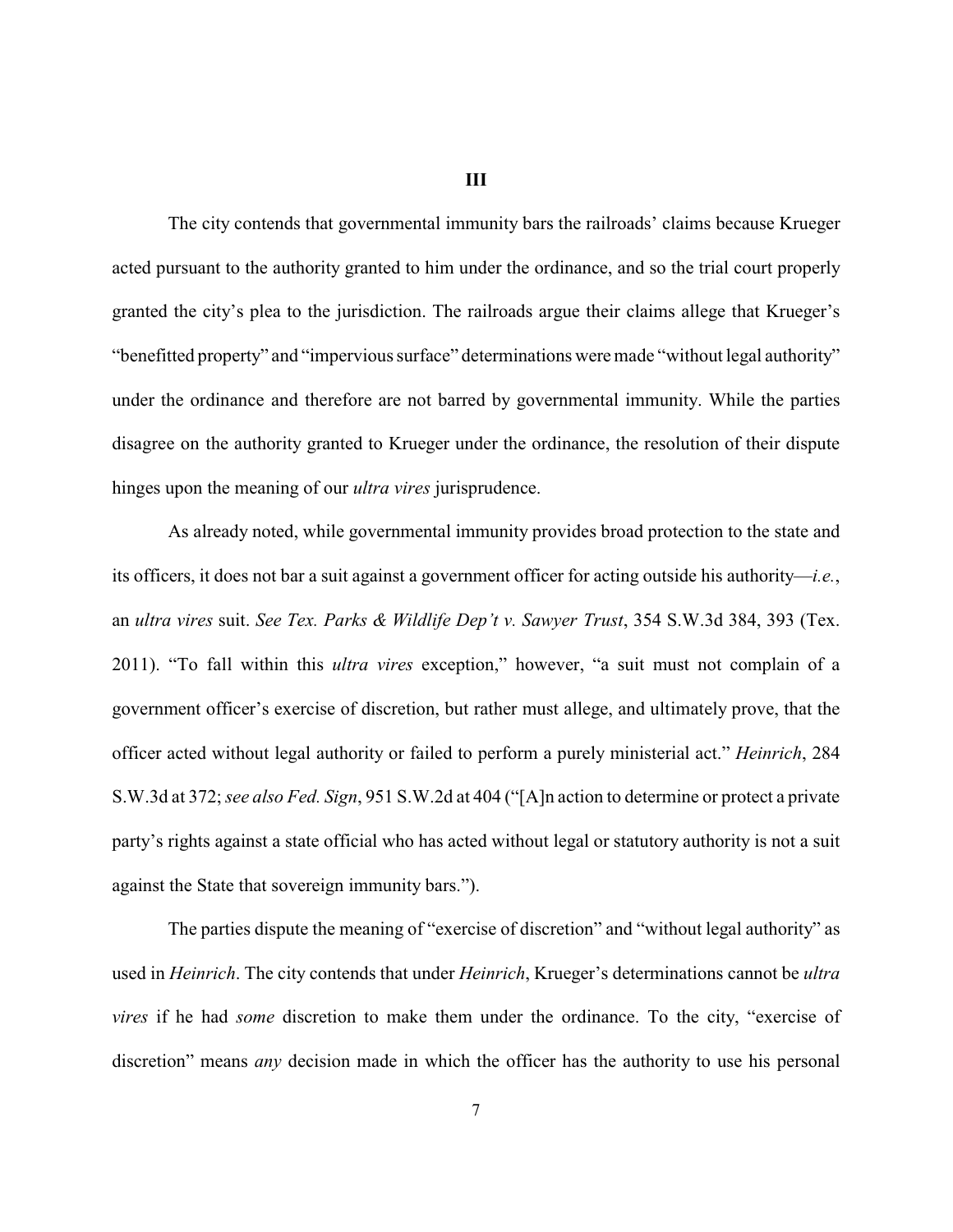judgment, and "a mistake in exercising his judgment is not an *ultra vires* act." Thus, because the ordinance granted Krueger authority to make "benefitted property" and "impervious surface" determinations, his determinations are discretionary and, as a matter of law, cannot be the subject of an *ultra vires* suit. Of course, the railroads urge a different understanding of *Heinrich*. The type of discretion that immunityprotects, theyargue, is *absolute* discretion—discretion where no specific, substantive, or objective standards govern the exercise of judgment. Therefore, regardless of whether Krueger had *some* authority or discretion, his determinations are still *ultra vires* because he acted beyond his granted discretion in making them. Ultimately, we conclude that our caselaw, along with the purposes underlying governmental immunity and the *ultra vires* exception, favors the railroads' interpretation.

Because *Heinrich* is the major point of contention between the parties, we start there. In *Heinrich*, a police officer's widow—Heinrich—brought an action against El Paso's Firemen & Policemen's Pension Fund Board officers, among other defendants, alleging that the officers acted outside their statutory authority by retroactively reducing her pension benefits. 284 S.W.3d at 369. The relevant statute provided the officers authority to "make from time to time" certain modifications, including "modify[ing] or chang[ing] prospectively or retroactively in any manner whatsoever any of the benefits provided by this Act, except that any retroactive change or modification shall only increase pensions or benefits." *Id.* at 378. Importantly, therefore, the officers being sued had authority—and at least *some* discretion—to modify benefits.

However, under that statute, "while benefits [could] be increased if certain procedures [were] followed, the Board [had] no discretion to retroactively lower pensions." *Id.* at 379. And so, because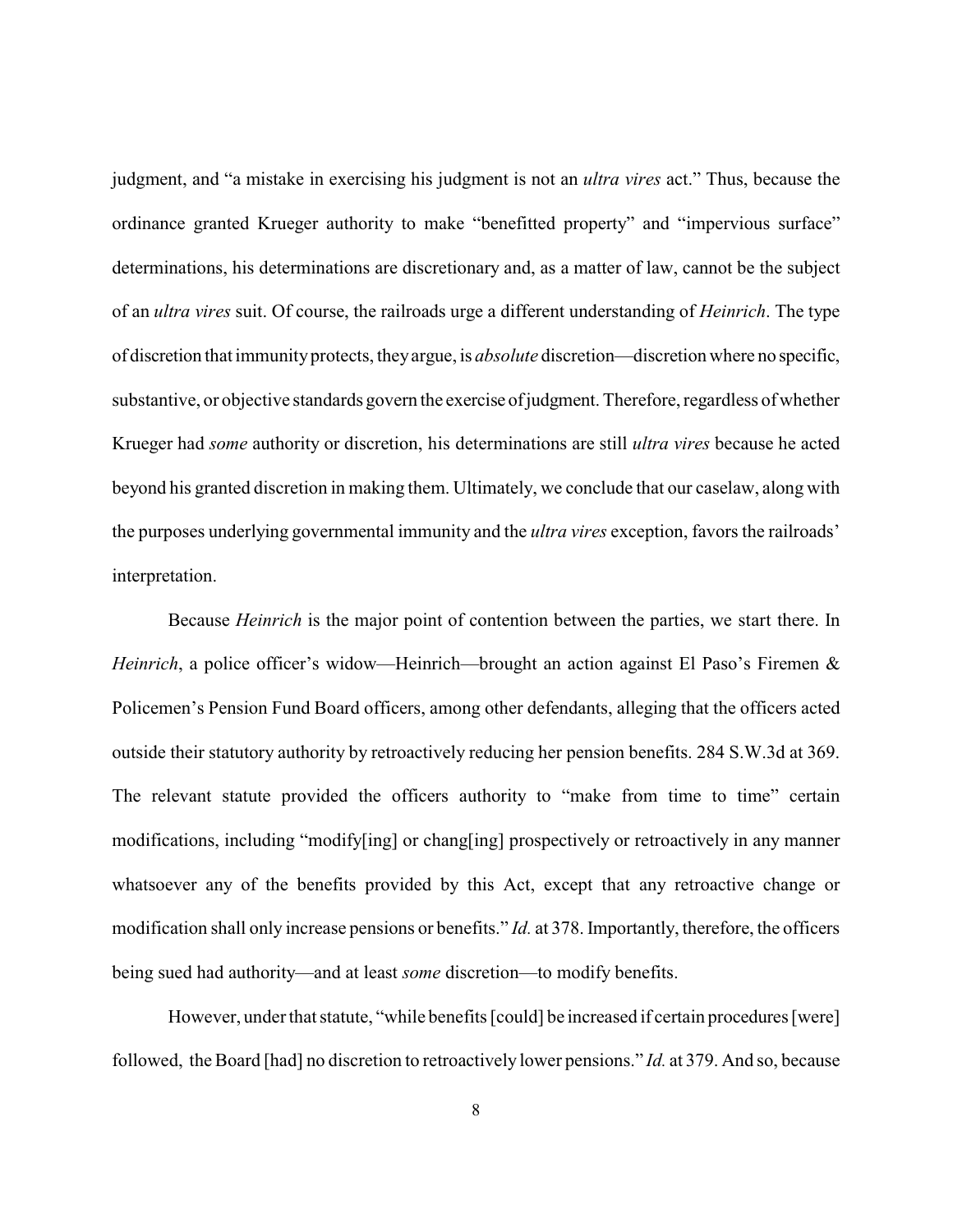she had alleged a retroactive reduction in her pension, Heinrich argued that her suit pleaded *ultra vires* acts and was not barred by immunity. We agreed. Recognizing our jurisprudence clearly established that suits seeking to require government officers to comply with the law are not barred by governmental immunity because noncompliance with the law is an *ultra vires* act, we clarified that exception. *See id.* at 371–72 (citing *IT-Davy*, 74 S.W.3d at 855–56; *W.D. Haden Co. v. Dodgen*, 308 S.W.2d 838, 841 (Tex. 1958); and *State v. Epperson*, 42 S.W.2d 228, 231 (Tex. 1931)). We held that to fall within the *ultra vires* exception, "a suit must not complain of a government officer's exercise of discretion, but rather must allege, and ultimately prove, that the officer acted without legal authority or failed to perform a purely ministerial act." *Id.* at 372.

Because Heinrich had "allege[d] that petitioners violated [the law] when they reduced her benefits," we found that her claims against the pension board members were not barred. *Id.* at 371–78. To be sure, Heinrich's claim was against the officers for acting pursuant to, yet outside the limits of, a statutory grant of authority. In other words, Heinrich alleged that the officers, making the type of determination which they had authority to make, made that determination in a way the law did not allow. Thus, *Heinrich* cannot reasonably be read to limit *ultra vires* claims to those challenging ministerial acts, nor can it be read to shield every act undertaken by an officer who has some limited authority. *See id.*

Indeed, in the seven years since *Heinrich*, we have spoken a number of times on the intersection of the *ultra vires* exception and governmental immunity. In doing so, we have confirmed that *Heinrich* did not expand governmental immunity's reach or diminish the *ultra vires* exception by providing an absolute shield to limited as well as absolute discretion. *See, e.g.*, *Sw. Bell Tel., L.P.*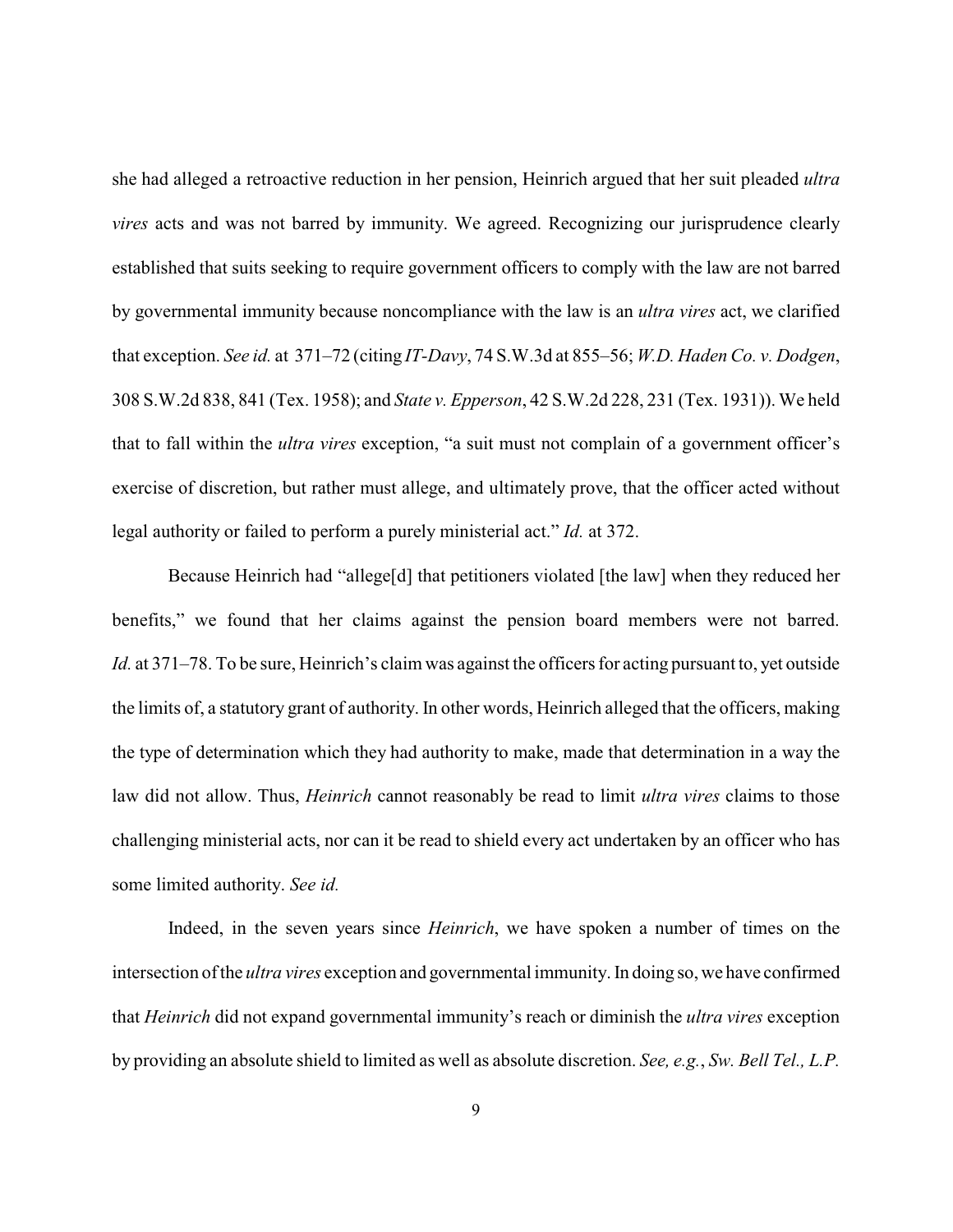*v. Emmett*, 459 S.W.3d 578, 588–89 (Tex. 2015); *Klumb*, 458 S.W.3d at 9–11; *Sawyer Trust*, 354 S.W.3d at 393–94. In *Sawyer Trust*, for example, we were asked whether a navigability determination by an officer of the Parks and Wildlife Department—a department with "authority to make determinations on behalf of the State as to navigability of streams and to exercise the State's rights over navigable streambeds"—could be challenged via an *ultra vires* suit. 354 S.W.3d at 394. Noting the "untenable position" in which a landownerwould find himself if the officer's navigability finding could not be challenged by an *ultra vires* suit, we held that it could. *See id.* Similarly, in <sup>6</sup> *Emmett*, we asked "whether [an officer's] anticipatory refusal to comply with the statute qualifies as a ministerial act *or was undertaken without legal authority*," thus reinforcing that *Heinrich* did not foreclose *ultra vires* suits alleging acts that were not ministerial yet were done without legal authority. *See* 459 S.W.3d at 588 (emphasis added). *Emmett*, however, did not require us to address the "without legal authority" question—because the authority granted in *Emmett* was a "purely ministerial duty," we found the plaintiff's allegations that the officer violated that duty were sufficient to plead an *ultra vires* claim. *Id.* at 589.

Of our recent cases, *Klumb* is most helpful to our inquiry here. *See* 458 S.W.3d at 9–11. There, we evaluated a pension board's interpretation and application of Article 6243h of the Texas Revised Civil Statutes. *Id.* The issue was "whether the pension board acted without legal authority by expanding Article 6243h's definition of 'employee' without the City's approval and in conflict

<sup>&</sup>lt;sup>6</sup> We recognize that *Sawyer Trust* noted that "the question of navigability is, at bottom, a judicial one." *Id.* at 394. While this rule was a factor in our analysis in *Sawyer Trust*, that case is also properly understood as allowing an *ultra vires* claim to challenge a determination within the authority of a state officer because that officer allegedly made that determination without statutory or constitutional authority. *See id.* at 393–94.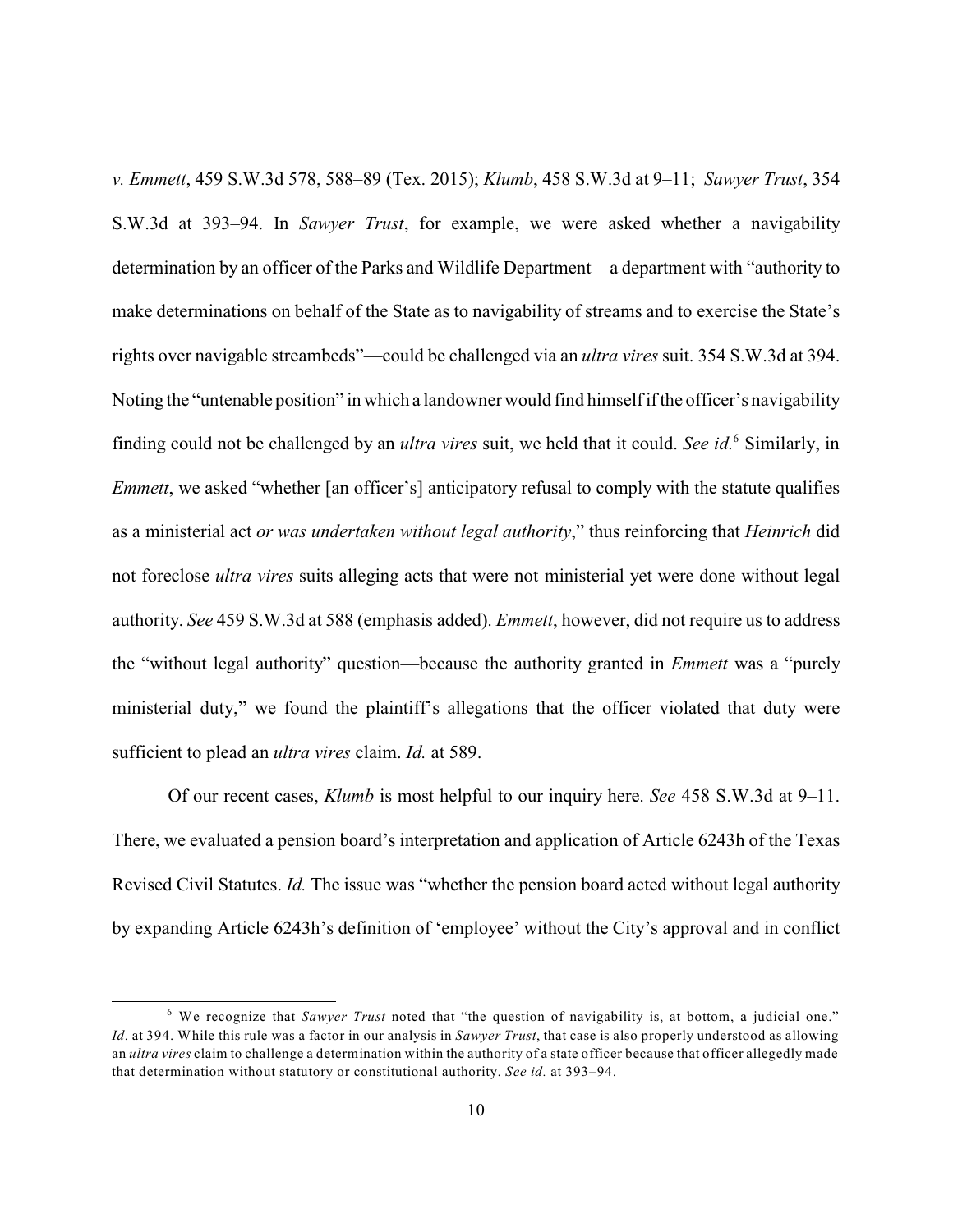with the plain language of the statute." *Id.* at 9. We ultimately found that the pension board's acts were not "without legal authority" so as to be *ultra vires*. *Id.* at 10–11.

Our holding in *Klumb*, however, was not that government officers charged with administration can perform their duties "in conflict with the plain language of [their enabling] statute" whenever they might please with no threat of judicial review. *See id.* at 9. Rather, we only concluded that no *ultra vires* claim had been pleaded after noting that "[t]he breadth of the pension board's authority under Article 6243h [was] inescapable" and after recognizing the express authorization for the pension board to "construe the statute, add language it deems necessary for the administration of the pension fund, and determine all eligibility questions and all other legal and factual matters pertaining to the fund's administration." *Id.* at 10. Moreover, the statute barred judicial review "absent a manifest conflict with express statutory terms." *Id.* As there was no manifest conflict, we noted that "any further consideration of the matter would impermissibly encroach on the unreviewable, discretionary authority afforded to the board under Article 6243h." *Id.* at 11.

And, as is especially relevant here, we were sure to emphasize that our holding did not diminish the *ultra vires* exception: "[a]lthough the pension board ha[d] unquestionably broad discretionary authority under [the statute], we caution[ed] that the board [could] not violate the statute." *Id.* Even under the board's "unquestionably broad discretionary authority," we acknowledged "the possibility that, in appropriate circumstances, a particular interpretation of the statute could be *ultra vires.*" *Id.*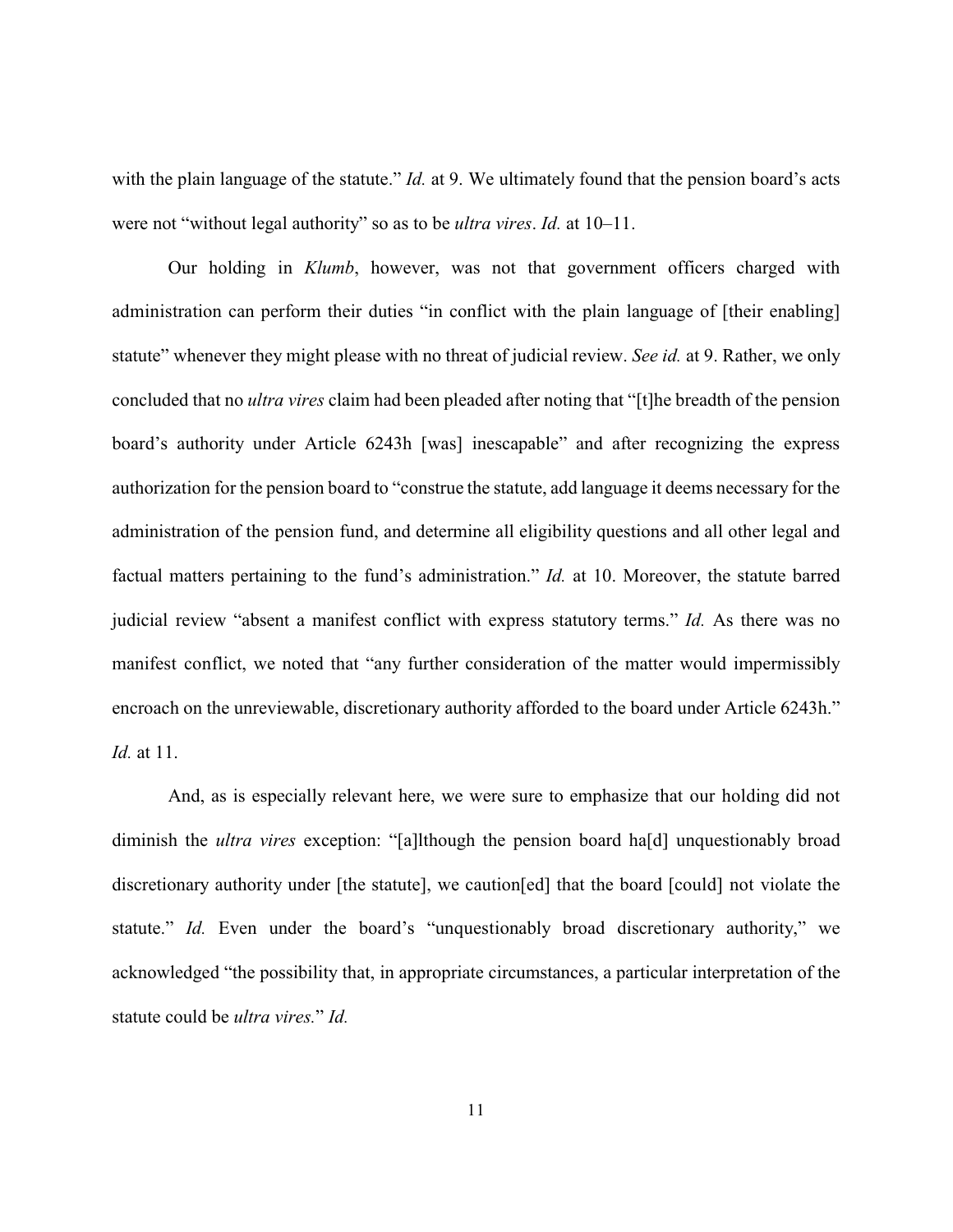These cases affirm that while the protections of governmental immunity remain robust, they are not absolute. As we said in *Heinrich*, governmental immunity protects exercises of discretion, but when an officer acts beyond his granted discretion—in other words, when he acts without legal authority—his acts are not protected. Thus, "discretion," as we have used the term in this context, cannot mean *limited* discretion that is otherwise constrained by the principles of law. *See, e.g.*, BLACK'S LAW DICTIONARY 565 (10th ed. 2014) (defining "judicial discretion" as "[t]he exercise of judgment . . . guided by the rules and principles of law"). Rather, our *ultra vires* caselaw uses the term in its broad sense. *See, e.g.*, *id.* (defining "discretion" as "the power of free decision-making"). Accordingly, the principle arising out of *Heinrich* and its progeny is that governmental immunity bars suits complaining of an exercise of *absolute* discretion but not suits complaining of *either* an officer's failure to perform a ministerial act *or* an officer's exercise of judgment or *limited* discretion without reference to or in conflict with the constraints of the law authorizing the official to act. Only when such absolute discretion—free decision-making without any constraints—is granted are *ultra vires* suits absolutely barred. And, as a general rule, "a public officer has no discretion or authority to misinterpret the law." *Cf. In re Smith*, 333 S.W.3d 582, 585 (Tex. 2011) (orig. proceeding).

To be sure, absolute protection would go against the rationale for governmental immunity in the first place. Governmental immunity is premised in part on preventing suits that attempt to control state action by imposing liability upon the state. *See IT-Davy*, 74 S.W.3d at 855–56. But "*ultra vires* suits do not attempt to exert control over the state—they attempt to reassert the control of the state." *Heinrich*, 284 S.W.3d at 372. Thus, prohibiting *ultra vires* suits when an officer acts

\* \* \*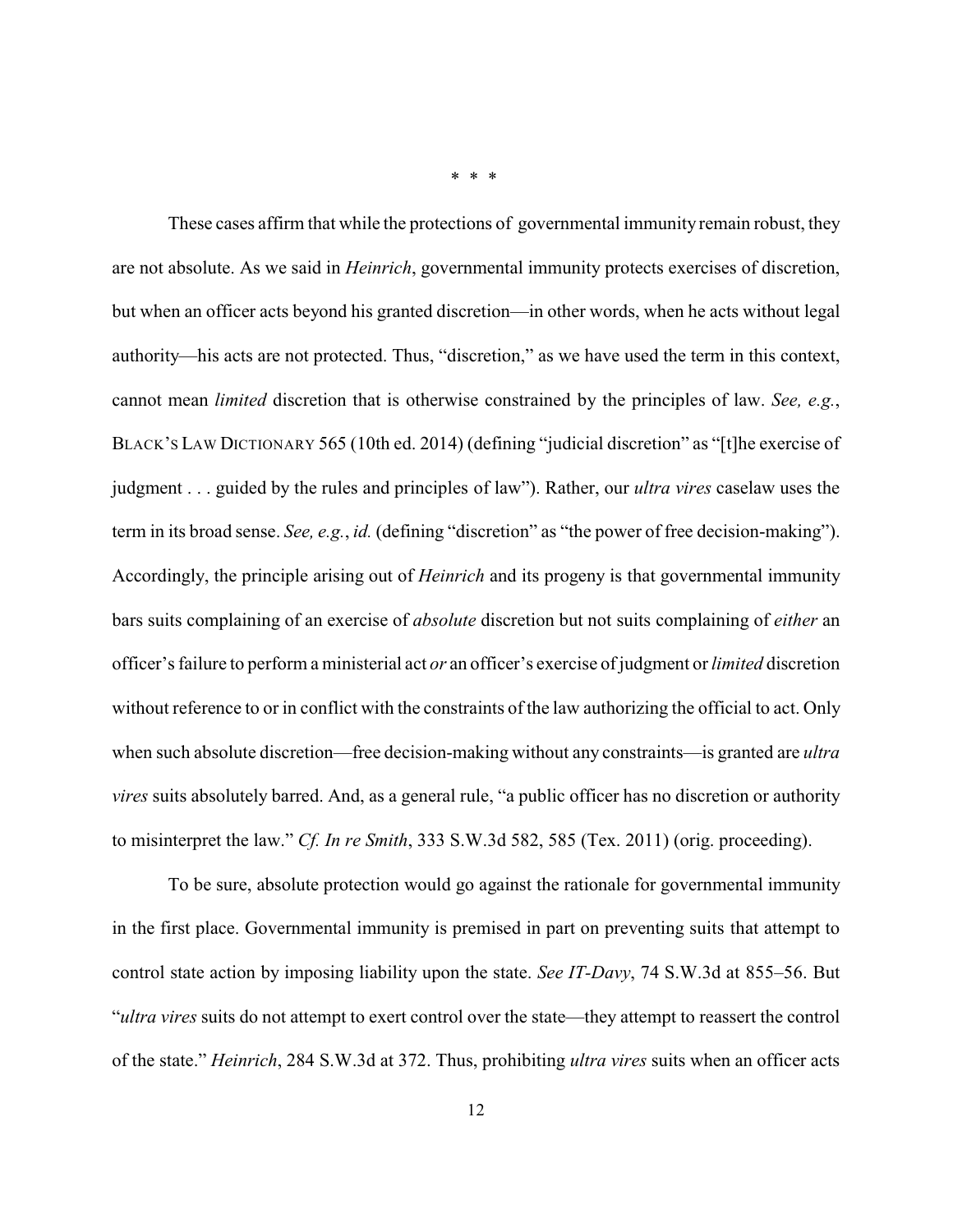outside the bounds of his granted authority would run counter to the purposes behind immunity. Allowing such suits, on the other hand, encourages enforcement of existing policy. *See id.* And, while governmental immunity serves the pragmatic purpose of protecting public resources, we have recognized that extending immunity to officers who violate the law does not further that goal. *See id.* Accordingly, governmental immunity only extends to those government officers who are acting consistently with the law, which includes those who act within their granted discretion. *See id.*<sup>7</sup>

Because the *ultra vires* standard we clarify today hems closely to the purposes underlying governmental immunity and the *ultra vires* exception generally, it does not create a new vehicle for suits against the state to masquerade as *ultra vires* claims—indeed, our opinion merely reinforces the narrow *ultra vires* principles we have repeatedly announced and endorsed. *See Heinrich*, 284 S.W.3d at 372; *Fed. Sign*, 951 S.W.2d at 404; *Dodgen*, 308 S.W.2d at 842. Although only exercises of absolute discretion are absolutely protected, whether a suit attacking an exercise of limited discretion will be barred is dependent upon the grant of authority at issue in any particular case. And so many legislative grants of authority, although not absolute, will be broad enough to bar most, if not all, allegedly *ultra vires* claims. *See, e.g.*, *Klumb*, 458 S.W.3d at 11.

#### **IV**

In light of this clarification, we look to the ordinance's language to determine whether the railroads have properly alleged that Krueger acted *ultra vires*. As noted above, the court of appeals held that the railroads properly alleged an *ultra vires* claim as to Krueger's "benefitted property"

 $^7$  This standard is not to be confused with that for official immunity. While governmental immunity only protects an officer *in his official capacity* up until he acts "without legal authority," official immunity may more broadly protect him when sued *in his personal capacity*. *See, e.g.*, *City of Lancaster v. Chambers*, 883 S.W.2d 650, 653–55 (Tex. 1994).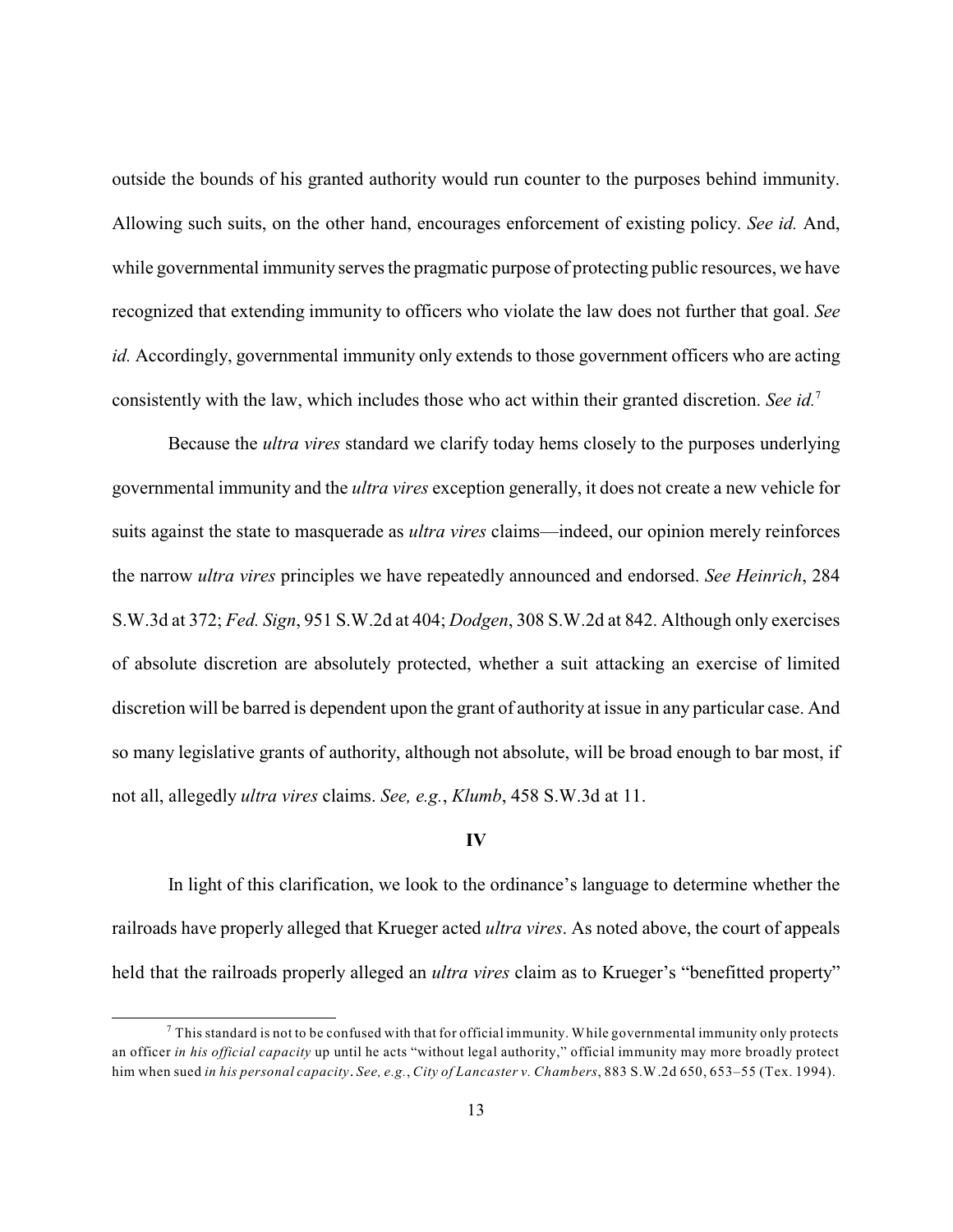determination but not as to his "impervious surface" determination. Construing the pleadings liberally in the railroads' favor, we hold that they have alleged viable *ultra vires* claims as to both of Krueger's determinations. Accordingly, we affirm in part and reverse in part.

#### **A**

We apply rules of statutory construction to construe municipal ordinances. *Bd. of Adjustment v. Wende*, 92 S.W.3d 424, 430 (Tex. 2002). Our primary objective in construing the ordinance is to ascertain and give effect to the enacting body's intent. *See TGS-NOPEC Geophysical Co. v. Combs*, 340 S.W.3d 432, 439 (Tex. 2011). To discern that intent, we start with the plain and ordinary meaning of the ordinance's words, using any definitions provided by the enacting body. *See Tex. Mut. Ins. Co. v. Ruttiger*, 381 S.W.3d 430, 452 (Tex. 2012). We read the ordinance as a whole, presuming the enacting body purposefully included each word, *In re M.N.*, 262 S.W.3d 799, 802 (Tex. 2008), and construing the ordinance to avoid rendering any word or provision meaningless. *Kallinen v. City of Houston*, 462 S.W.3d 25, 28 (Tex. 2015) (per curiam). When clear, the text is determinative of the enacting body's intent unless the plain meaning produces an absurd result. *Ruttiger*, 381 S.W.3d at 452.

#### **B**

The railroads pleaded that a number of their properties do not make use of the city's drainage system but instead discharge directly into natural bayous not owned or controlled in whole or in part by the city. They therefore argue that Krueger acted *ultra vires* in identifying such properties as benefitted. The court of appeals agreed. Relying on its holding in a companion case, *City of Houston v. Little Nell Apartments*, it held that "if, as the Railroads have pleaded, their properties do not fit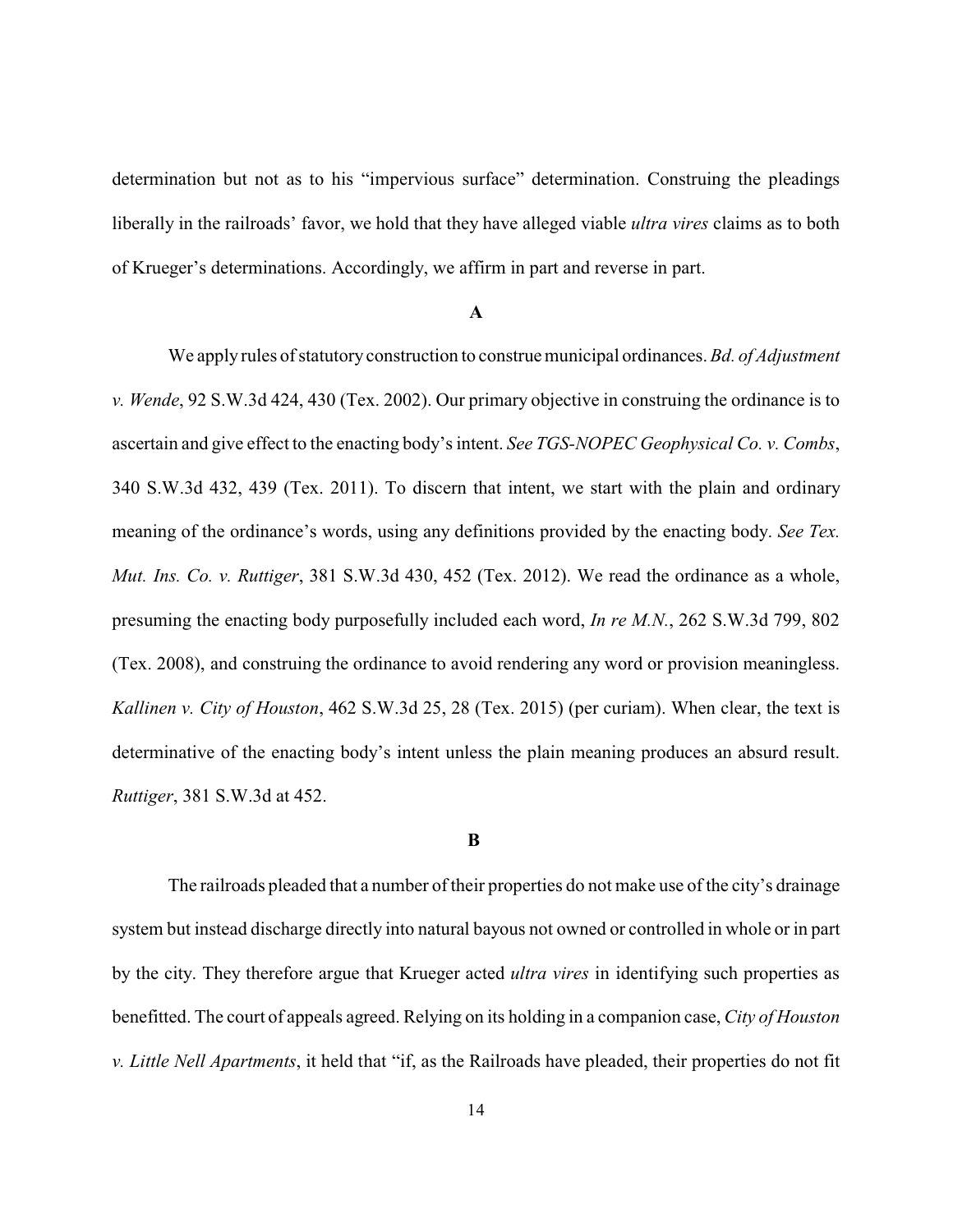within the definition of 'benefitted property' because they do not make use of the City's drainage system," then Krueger does not have authority and discretion to impose drainage charges on the railroads' properties. *Houston Belt*, 424 S.W.3d at 669 (citing *City of Houston v. Little Nell Apartments*, *L.P.*, 424 S.W.3d 640 (Tex. App.—Houston [14th Dist.] 2014)). Construing the pleadings in favor of the railroads, the court of appeals then found that the railroads had pleaded a viable *ultra vires* claim. *See id.* We agree.

The ordinance charges Krueger with "administration of [the ordinance] including, but not limited to, enacting any procedures or policies necessary for the administration of the drainage system and the drainage charges . . . in accordance with and subject to the provisions of [the ordinance]." *See* CODE OF ORDINANCES § 47-805. The city argues that "administration" implies a broad grant of authority and discretion, citing dictionary definitions of "administration" and "ministerial." It argues that because Krueger has authority to administer, he necessarilyhas authority to interpret "benefitted property," and so his determination—even if wrong—cannot be *ultra vires.* However, under our jurisprudence, only absolute grants of authority and discretion will totally bar judicial review. If Krueger's authority is less than absolute, then he acts *ultra vires* if he acts outside of his limited authority. Here, as is generally the case, the limits of Krueger's authority are found in the authority-granting law itself—the ordinance.

The ordinance was enacted "to enhance, improve and renew the City's drainage systems and streets." *See id.* at pmbl. Such improvement is to be funded by "establish[ing] a schedule of drainage charges against all real property in the city subject to such charges under [the ordinance]" and then "provid[ing] drainage for all real property in the city on payment of drainage charges unless the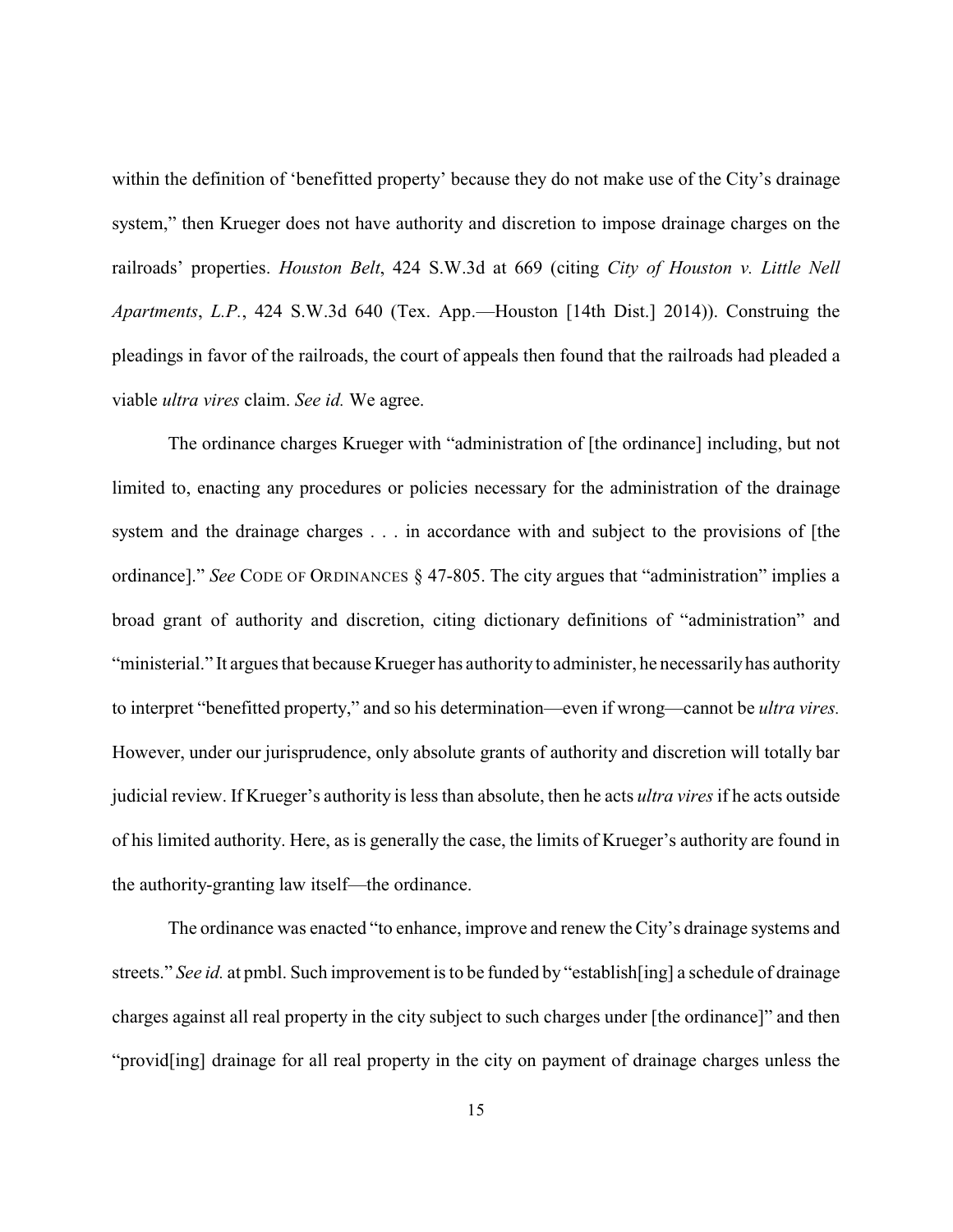property is exempt from such payment as provided herein." *Id.* § 47-801. The drainage charges, imposed "[t]o recover the city's cost of service to provide drainage to benefitted properties," are calculated bymultiplying an applicable rate "by the area in square feet of impervious surface on each benefitted property." *Id.* §§ 47-822(a), (c). And "drainage charge" is defined as "the charge imposed by the city herein, including penalties, to recover the city's cost in furnishing drainage for any benefitted property and the cost of funding future drainage system improvements." *Id.* § 47-802. Accordingly—and the city does not now argue otherwise—a property must meet the definition of "benefitted property" before charges may be assessed on it. *See Little Nell*, 424 S.W.3d at 650–53 ("[T]he expressed purpose of the drainage charge is to recover the cost of service associated with providing drainage to 'benefitted properties.'").

"Benefitted property" is defined as "a lot or tract to which drainage service is made available under this article and which discharges into a street, creek, river, slough, bayou, culvert, conduit, inlet, or other channel that forms part of the city drainage utility system." CODE OF ORDINANCES § 47-802. From this definition, two things are plainly required for a property to qualify as benefitted: (1) drainage service must be made available and (2) it must discharge into the city drainage utility system. *See id.* Even so, the city claims that *all* properties within Houston, unless exempt, are benefitted under the ordinance. But this argument is contradicted by the ordinance's plain language. To supplement the definition of "benefitted property," which requires that drainage discharge into the drainage system, the ordinance defines "drainage system" as "drainage owned or controlled in whole or in part by the city and dedicated to the service of benefitted property." *Id*. "Drainage," on the other hand, is broadly defined to include various waterways, "whether natural or artificial," and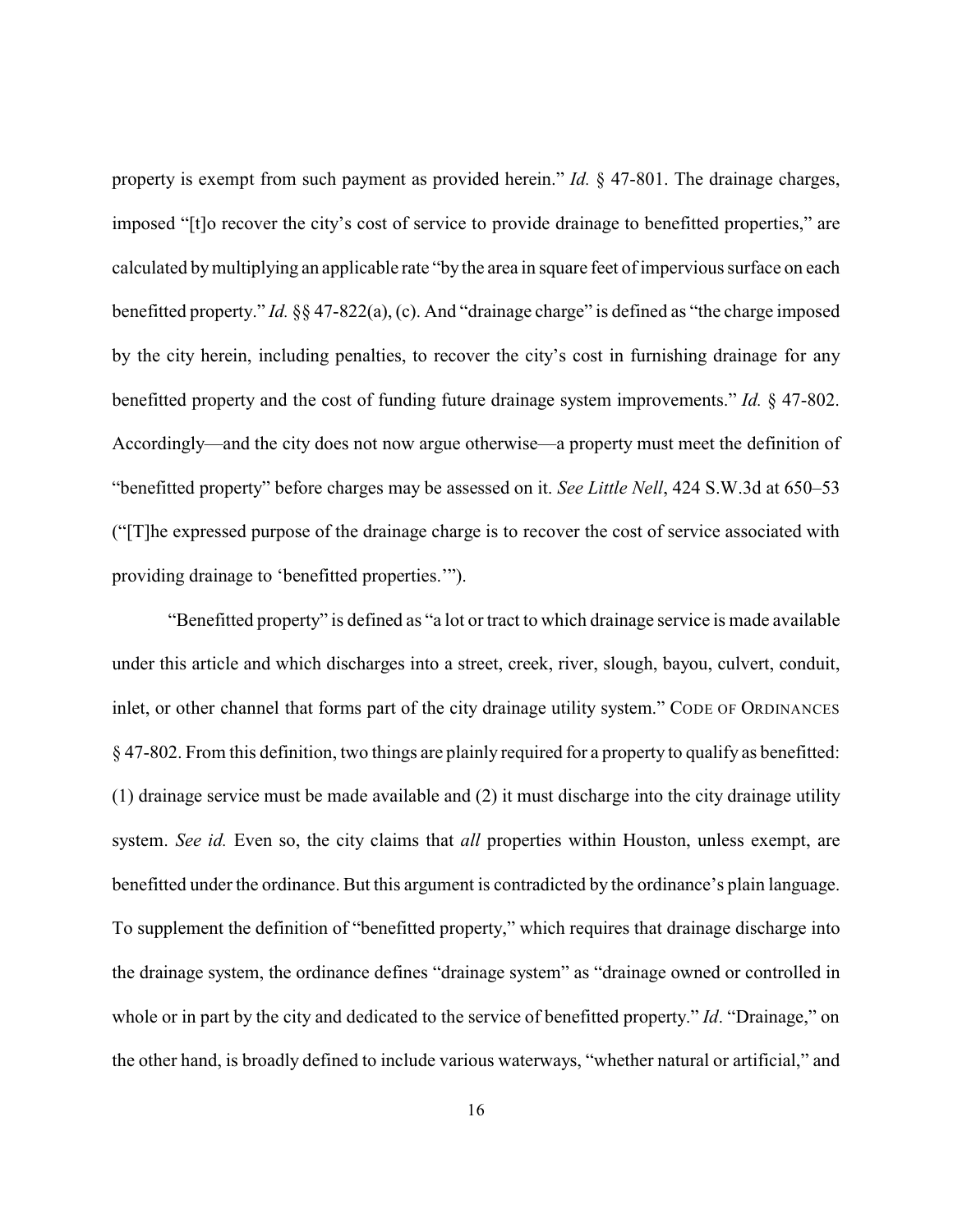is broad enough to include bayous. *Id.* Indeed, the definition of "benefitted property" includes the term "bayou." *Id.* But, for a property to be benefitted, the drainage to which it discharges must *also* be part of the drainage system—it must be "owned or controlled in whole or in part by the city and dedicated to the service of benefitted property." *Id.* Therefore, to read "drainage system" broadly to include all drainage in Houston, as the city does, renders meaningless the broad definition of "drainage"—if all drainage is also part of the drainage system, why is drainage separately defined and used throughout the ordinance? As the plain language of the definitions of "drainage" and "drainage system"—which are different—confirms, "drainage system" cannot mean the same thing as "drainage." *See TGS-NOPEC*, 340 S.W.3d at 439 ("We . . . consider statutes as a whole rather than their isolated provisions."). It follows that even though a property that discharges into a bayou *may also* be benefitted (because a bayou *may* be part of the drainage system), the fact that it discharges into a bayou is not by itself sufficient to make any given property benefitted (because a bayou is not *necessarily* part of the drainage system).

Reading "benefitted property" to mean "all properties within Houston" also renders a large part of that definition meaningless. Indeed, under the city's construction, the definition of "benefitted property" is mostly unnecessary: to construe "benefitted property" as the city does—to mean all properties within Houston—would render "and which discharges into a street, creek, river, slough, bayou, culvert, conduit, inlet, or other channel that forms part of the city drainage utility system" meaningless. *See* CODE OF ORDINANCES § 47-802. On this point, therefore, we agree with the court of appeals in *Little Nell* that "the ordinance consistently qualifies that drainage charges are only to be imposed where drainage is provided to 'benefitted properties'" and that the enacting body would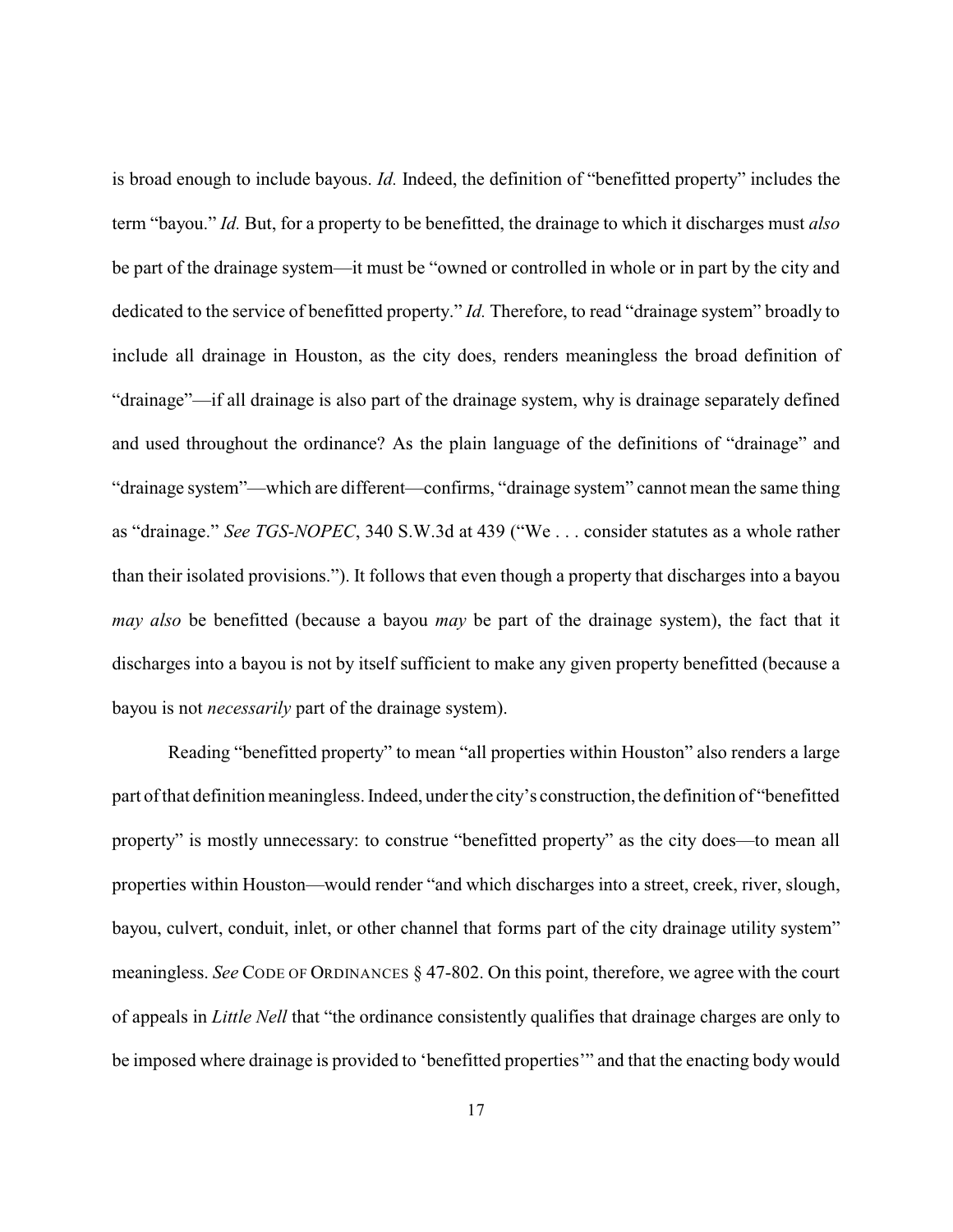not have particularly defined "benefitted property" and consistently used it throughout the ordinance if its true intent was that all real property within Houston was to be presumptively benefitted and assessed charges. *See* 424 S.W.3d at 652; *see also Kallinen*, 462 S.W.3d at 28.

The *Little Nell* court of appeals also found that the ordinance "does not contain any language indicating—even if the director has the authority to make [benefitted property] determinations—that he personally decides which properties are 'benefitted.'" 424 S.W.3d at 654. We agree. Unlike *Klumb*, where the breadth of the pension board's authority and discretion was "inescapable," Krueger's authority here is explicitly limited. *See Klumb*, 458 S.W.3d at 10.<sup>8</sup> The provision granting Krueger authority provides that he must administer the ordinance "in accordance with and subject to [its] provisions." CODE OF ORDINANCES § 47-805. The ordinance expressly defines "benefitted property," and no language in the ordinance grants Krueger discretion to interpret "benefitted property"—or any other definition—in a way that is contrary to the definition itself. *Cf. Klumb*, 458 S.W.3d at 10. Accordingly, we conclude that while Krueger may have some authority with respect to determining which properties are benefitted, he does not have authorityto make that determination in a way that conflicts with other provisions of the ordinance, including its definition and usage of "benefitted property."

The railroads' pleadings allege that their properties are not "benefitted" because they do not make use of the city's drainage system but rather discharge into natural bayous not owned or

 $^8$  For example, the statute in  $Klumb$  expressly granted the pension board authority to, among other things, "adopt . . . written rules and guidelines; . . . interpret and construe [the act;] . . . correct any defect, supply any omission, and reconcile any inconsistency that appears in [the act] in a manner and to the extent that the pension board considers expedient to administer [the act] for the greatest benefit of all members; [and] determine all questions, whether legal or factual, relating to eligibility for membership, service, or benefits or relating to the administration of the pension fund." TEX. REV. CIV. STAT. art. 6243h, § 2(x); *Klumb*, 458 S.W.3d at 4–5.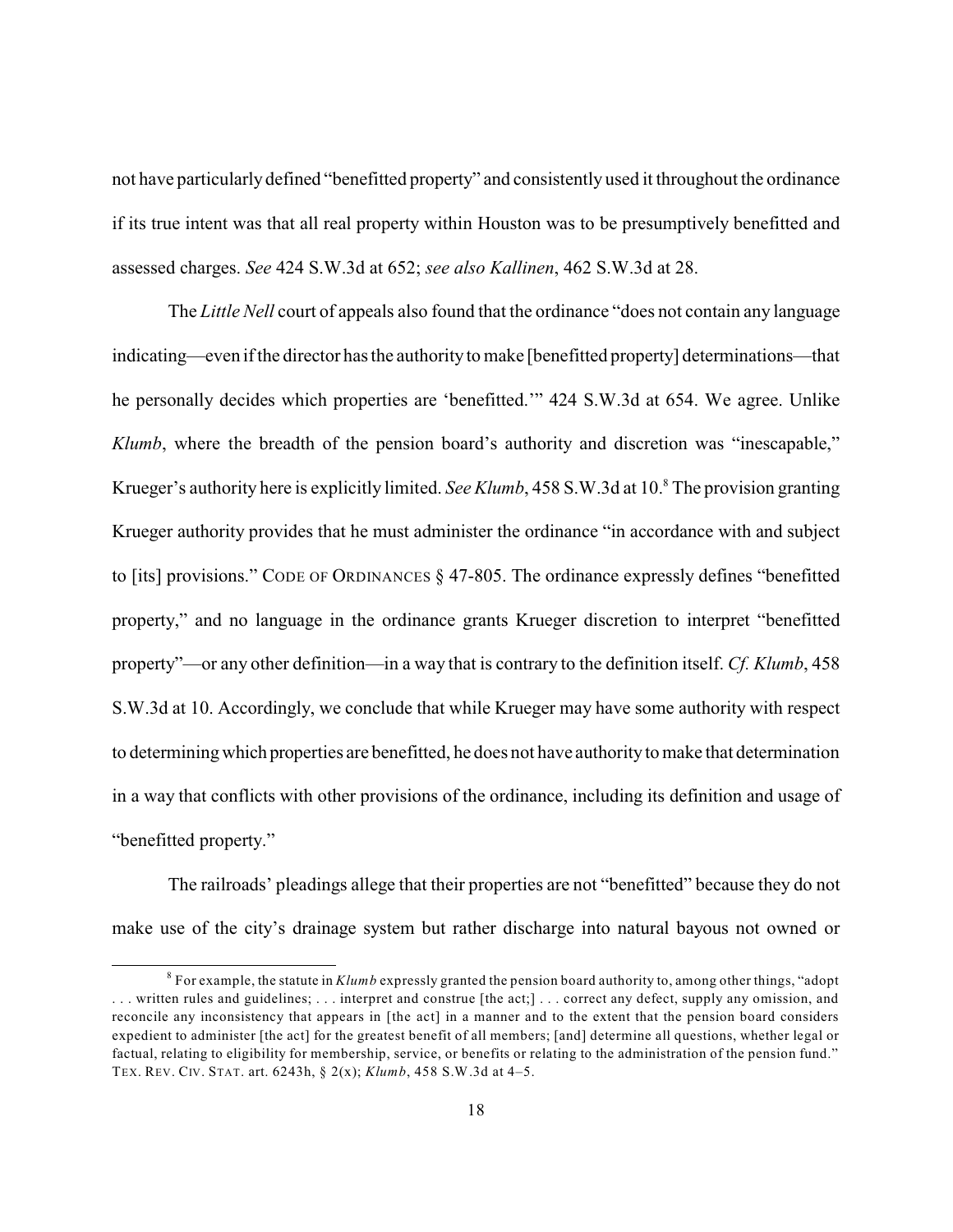controlled by the city. And they allege that Krueger thus acted *ultra vires* in classifying the railroads' properties as benefitted without reference to the definition of "benefitted property" provided by the ordinance. Under the ordinance, natural bayous are not, as a matter of law, within the definition of "drainage system," and the city did not bring forth any jurisdictional evidence to rebut the railroads' allegations. Therefore, construing the pleadings liberally in the railroads' favor, we find that the pleadings affirmatively allege an *ultra vires* claim. *See Heinrich*, 284 S.W.3d at 378. Accordingly, we affirm the court of appeals on this issue.

### **C**

The railroads next contend they have properly pleaded that Krueger acted *ultra vires* in determining the "impervious surface" of their properly identified benefitted properties. The court of appeals, citing Krueger's authority to determine, adjust, review, and correct the amount of impervious surface on anygiven property, determined that the ordinance "grants [Krueger] authority with regard to the determination of 'the area of impervious surface on each benefitted property.'" *Houston Belt*, 424 S.W.3d at 671. Then, finding that "[t]he plain language of the definition of 'impervious surface' . . . does not preclude all 'room for judgment' or 'room for discretion' in determining what additional 'similar' surface materials and 'other' surface features would meet the definition," the court of appeals concluded that "the enacting body intended to grant [Krueger] the ability to exercise his discretion" in making "impervious surface" determinations. *Id.* at 672. Therefore, the court of appeals held that "because the Railroads only have alleged facts demonstrating acts within Krueger's legal authority and discretion under the ordinance, their claim seeks to control state action, and thus it is barred by sovereign immunity." *Id.* at 673. We disagree.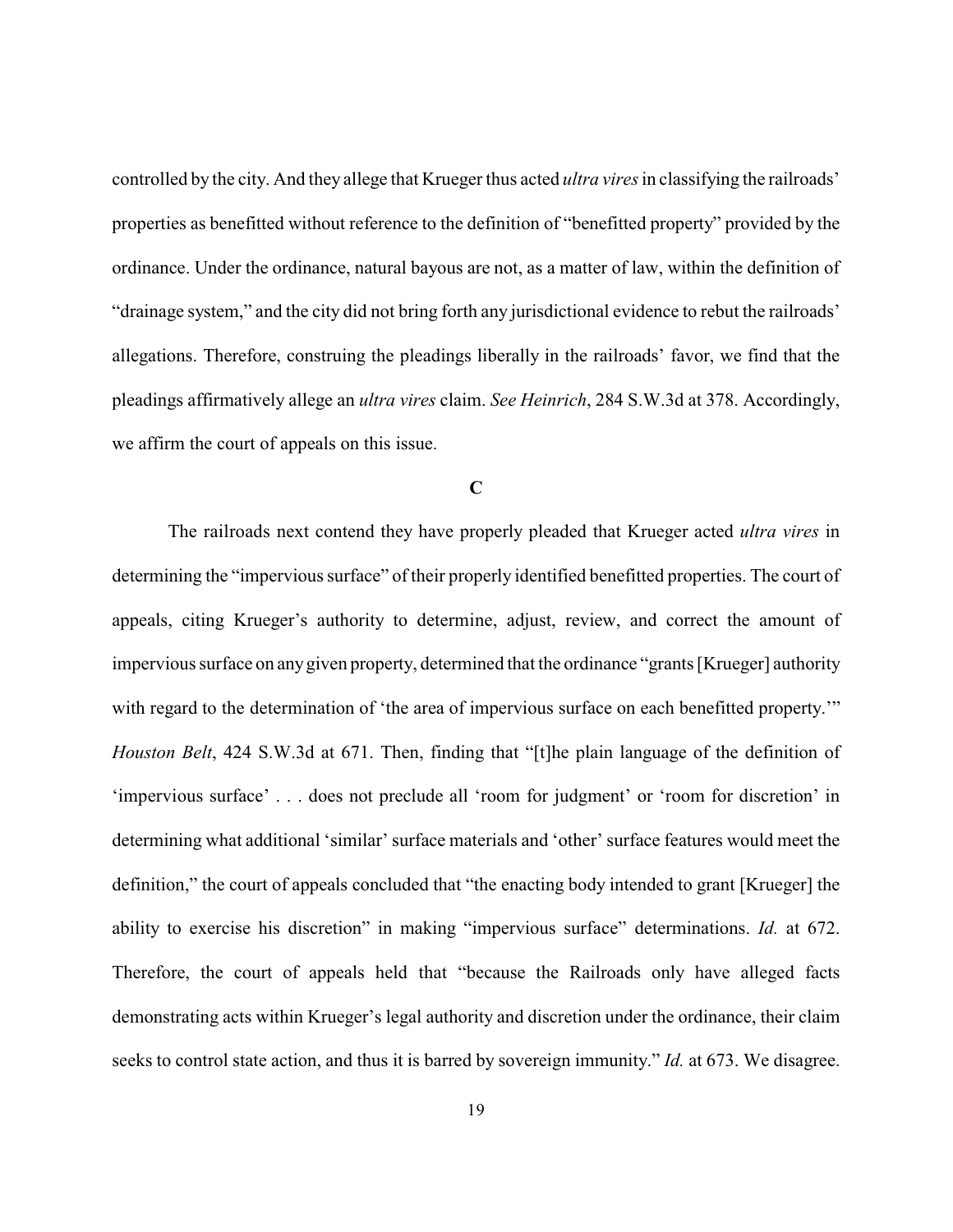The question is not, as the court of appeals framed it, whether Krueger was granted "the ability to exercise his discretion." Rather, the question we must ask is whether the enacting body intended to grant Krueger *absolute* discretion as to "impervious surface" determinations or, if it did not, whether the railroads alleged that Krueger acted beyond the limits of the discretion he was actually granted. Again, this question requires us to determine how much authority and discretion the ordinance granted Krueger.

As discussed above, the ordinance provides that drainage charges are to be calculated by multiplying an applicable rate "by the area in square feet of impervious surface on each benefitted property." CODE OF ORDINANCES § 47-822(c). "Impervious surface" is defined as "any area that has been compacted or covered such that it does not readily absorb water or does not allow water to percolate through to undisturbed underlying soil strata." *Id.* § 47-802. Krueger is granted authority as to impervious surface determinations throughout the ordinance. *See, e.g.*, *id.* §§ 47-805 (authority to adjust impervious surface calculations downward); 47-822(d)(authorityto determine types of data to use in determining impervious surface); 47-823 (authority to "on a regular basis review available data to verify the amount of impervious surface"); 47-824(a) (authority to "establish and implement a system of verification and correction of drainage charges"). Most pertinent to our analysis is section 47-822(d), which provides that "[t]he area of impervious surface on each benefitted property shall be determined on the basis of digital map data associated with tax plats and assessment rolls *or other similar reliable data as shall be determined by [Krueger]*." *Id.* § 47-822(d) (emphasis added).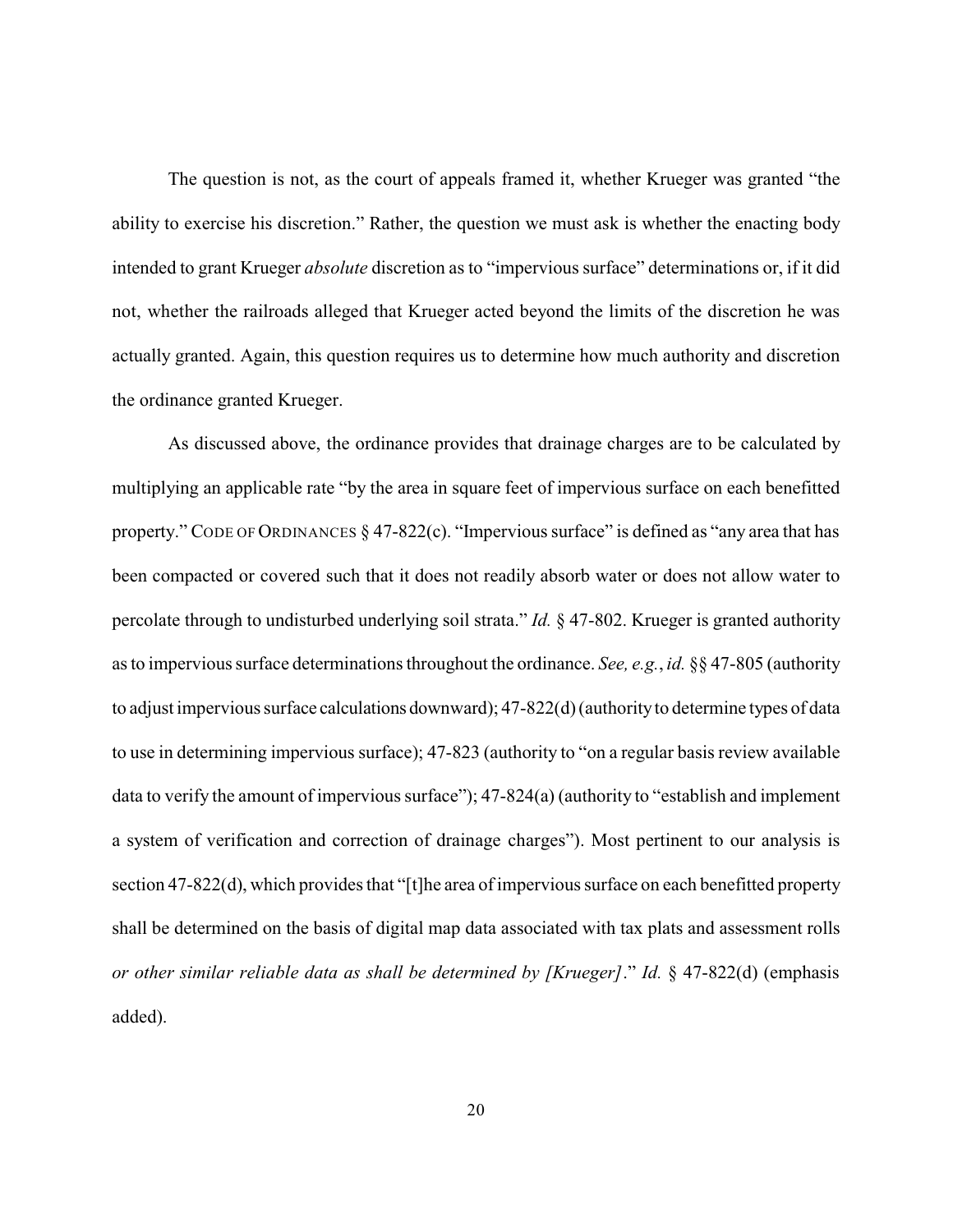As the court of appeals properlynoted, these sections—especiallythe "as shall be determined by [Krueger]" language—make clear that Krueger had authority to determine "impervious surface," and specifically to decide what constitutes "other similar reliable data" and when he shall utilize such data in determining "impervious surface." *Houston Belt*, 424 S.W.3d at 672. And indeed, the court of appeals properly found that the ordinance did not preclude all "room for judgment" or "room for discretion." *Id.* But while Krueger clearly had authority, and while he clearly had to use *some* judgment in determining "impervious surface," the court of appeals stopped short of asking whether his authority might nonetheless have some limits. If the court of appeals was correct to stop there, the ordinance must be read to give Krueger unbridled discretion to determine the types of data he relies upon in determining "impervious surface." But that reading is hard to square with the ordinance, which lays out the specific types of data Krueger may use in his determination: "digital map data" or "other similar reliable data." *See* CODE OF ORDINANCES § 47-822(d). If Krueger may unilaterally determine the type of data he will rely upon, then section 47-822(d)'s "digital map data" and "other similar reliable data" are without meaning. *See id.* Therefore, like the city's reading of "benefitted property," its reading of "impervious surface" "violates [the] duty of statutory interpretation to 'give effect to all the words of [an ordinance] and not treat any [such] language as surplusage if possible.'" *Kallinen*, 462 S.W.3d at 28 (quoting*Chevron Corp. v. Redmon*, 745 S.W.2d 314, 316 (Tex. 1987)).

Indeed, the more natural reading of section 47-822(d)—and the reading that gives effect to each word—is that it imposes specific restraints upon the type of data that can be used in determining "impervious surface." Here, it is undisputed that Krueger did not use digital map data.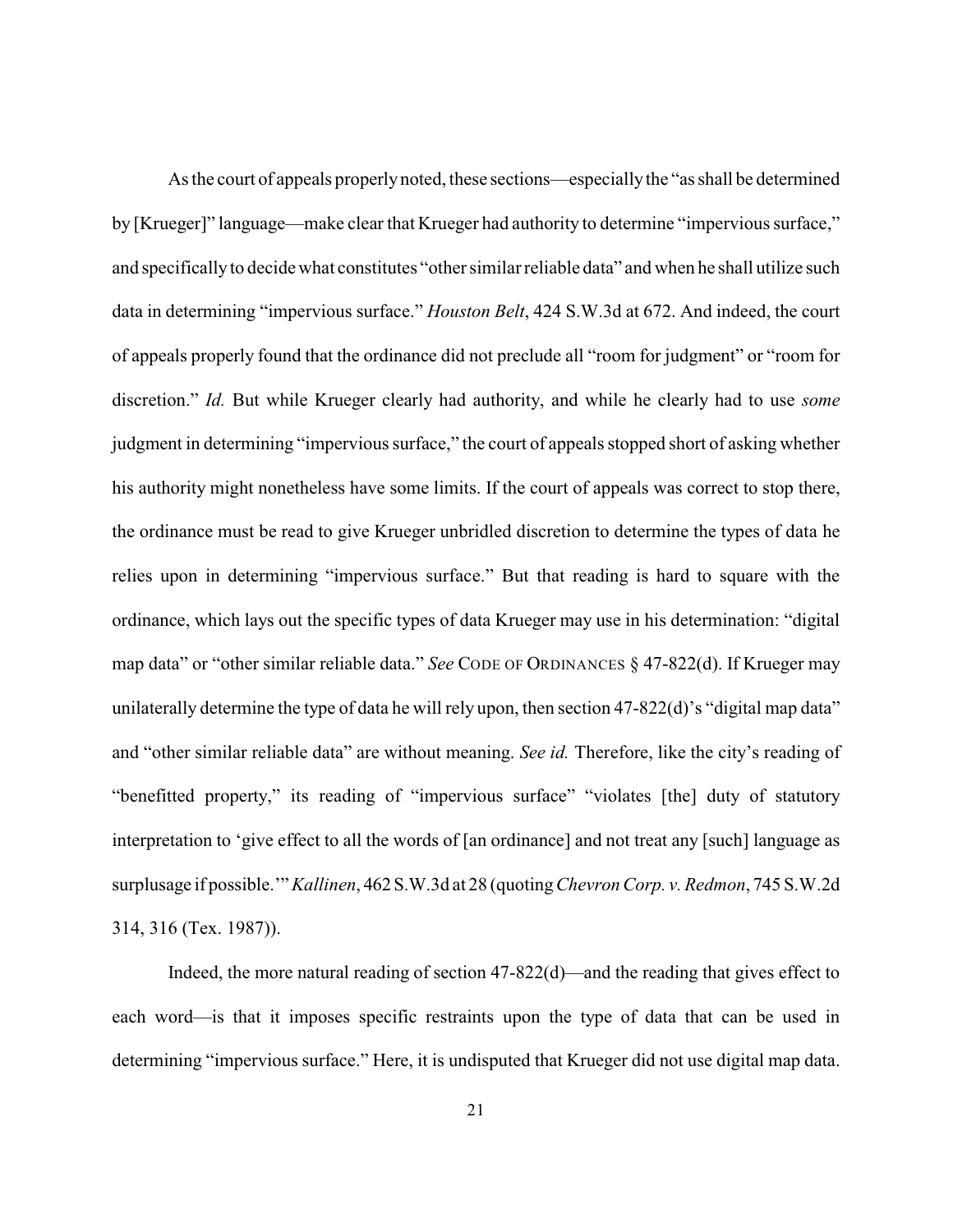Thus, we must determine how "similar reliable data" restrains Krueger's choice of data. Not surprisingly, the ordinance does not define "similar reliable data." The common meaning of "similar reliable data" is data that is "alike in substance" and "fit to be relied upon." *See* MERRIAM-WEBSTER DICTIONARY & THESAURUS 669, 769 (2014). Under this common meaning of "similar reliable data," therefore, Krueger's authority to determine what data to use was limited—he must have chosen data "alike in substance" to digital map data that was also "fit to be relied upon."

In their pleadings before the trial court, the railroads argued that Krueger's aerial photography approach—which they now characterize as, "if it is green, it must be pervious"—is necessarily unreliable: under it, anything green, even artificial turf, will be found to be pervious; anything brown, even sandy areas with no vegetation, will be found to be impervious. Thus, the railroads contended that Krueger's chosen method failed to produce results consistent with the ordinance's definition of "impervious surface." Their properties, they argued, contained significantly less impervious surface than Krueger had determined—indeed, they were "designed, engineered, and built so that [they] readily absorb[] water and allow[] water to percolate to the undisturbed underlying soil strata."

The city countered that Krueger acted within his discretion in choosing to use aerial data, even if it ultimatelyresulted in improperlyclassifying pervious surfaces as impervious. Thus, the city argues that even if Krueger had determined brown grass was impervious, his determination would be protected bygovernmental immunity. However, the cityassumes an incorrect view of the standard for alleging an *ultra vires* claim under *Heinrich.* Under the proper standard, the railroads need only to allege that Krueger acted outside his discretion by using an unreliable or dissimilar method to classifytheir properties as impervious. Here, we need not conclusivelydecide that aerial photography